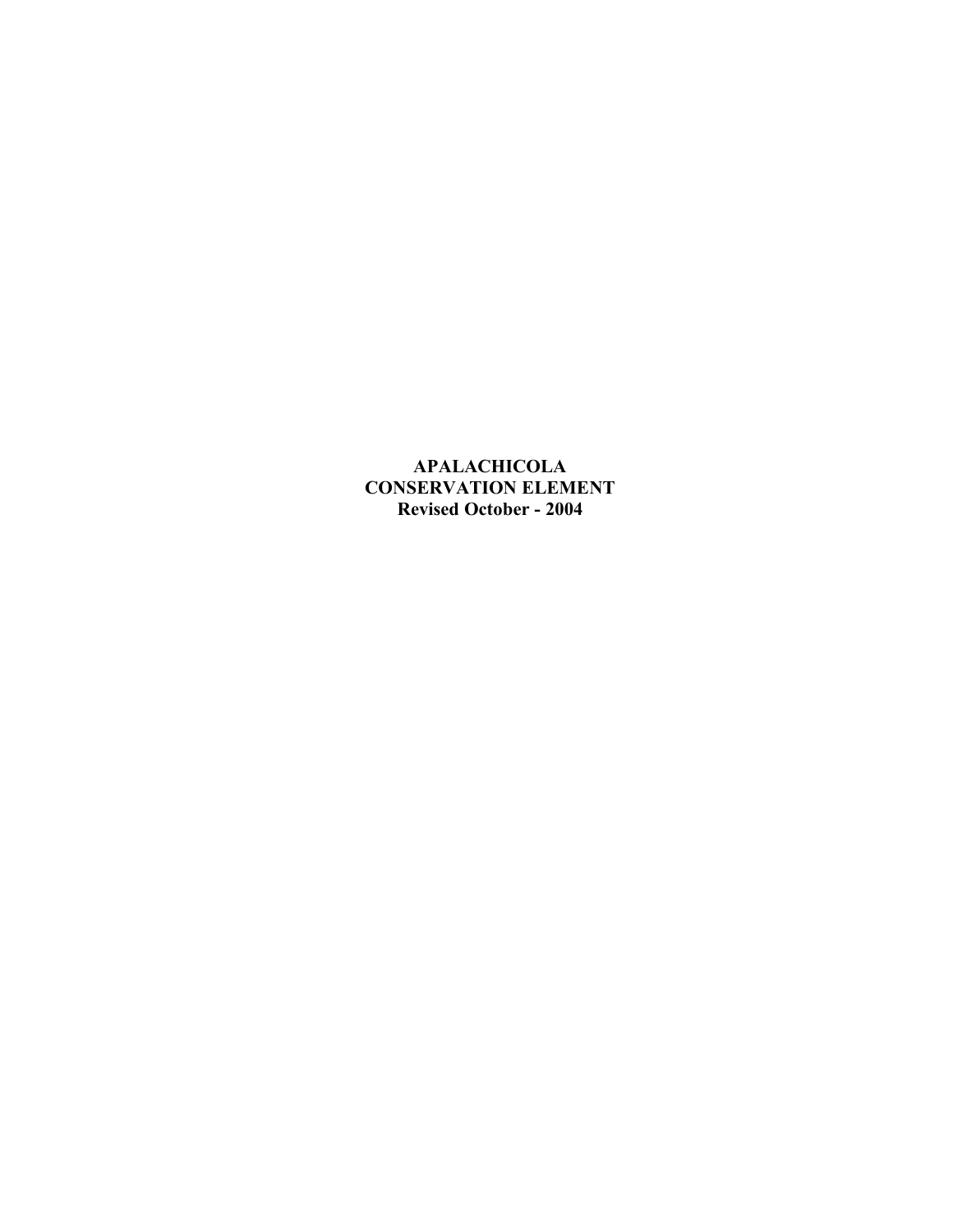# **List of Tables**

#### Table # Page

- 1 Threatened and Endangered Plant Species
- 2 Summary of Selected Shellfish Landings
- 3 Summary of Selected Finfish Landings<br>4 Threatened and Endangered Amphibian
- 4 Threatened and Endangered Amphibians, Reptiles, and Mammals<br>5 Water Facilities
- 5 Water Facilities<br>6 Water Use Summ
- Water Use Summary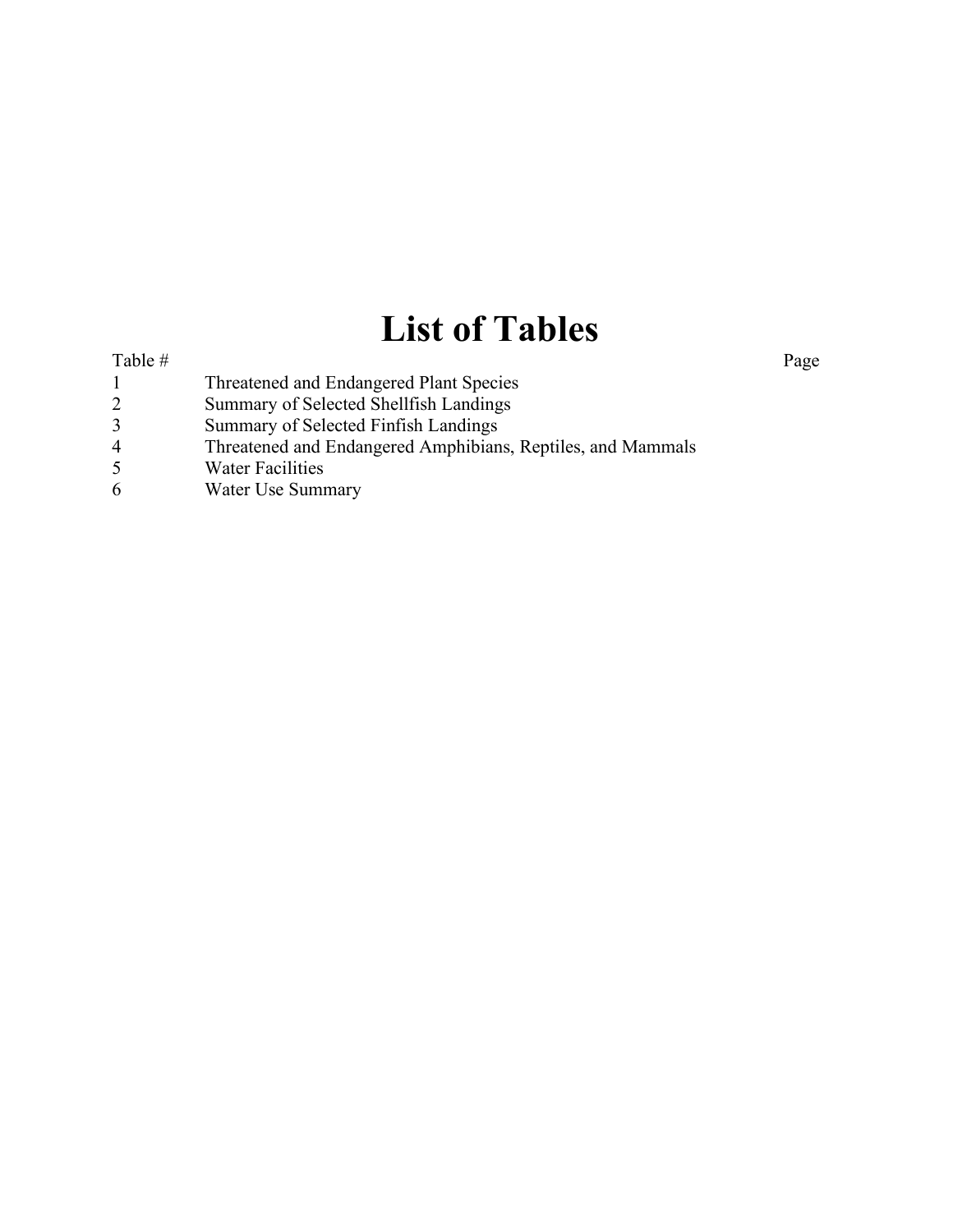## **CONSERVATION ELEMENT**

# **I. INTRODUCTION**

#### A. Purpose

The purpose o£ the conservation element is to promote the conservation, and protection of natural resources within the City of Apalachicola.

The element will also analyze the current and future demand for natural resources such as water, minerals, soils and fisheries. As a guide to local decision-makers, this element will serve as means of protecting these natural resources as growth occurs throughout the City. Policies \.o conserve and enhance these resources as well as shape growth patterns are included.

## B. Environmental Setting

Apalachicola comprises an area of approximately two square miles and is relatively flat with lowlying marsh areas especially along the Apalachicola River and its tributaries. The City is bounded by the Apalachicola River in the northwest and St. Vincent Sound and the Apalachicola Bay on the south. - The elevation ranges from six feet above sea-level near the shoreline areas to approximately sixteen (IS) feet above sea level in the western section of the City.

The area contains one large estuary, East Bay. This shallow estuary serves Apalachicola in a multitude of ways. It acts as an energy absorber in storms, climate modifiers, sources of recreation and, most of all, it acts as a nursery area for many forms of aquatic life, which is of utmost importance for the area commercial fishing.

The coastal zones of Apalachicola is somewhat protected by two of the three barrier islands; St. Vincent and St. George Island. Besides acting as barrier zones to the mainland during bad weather they also contain some of the most attractive beaches in Florida.

Because of the effects of relatively high annual rainfall, the low lying topography, and the proximity of the City to River and Bay systems, surface drainage is a very important consideration.

#### C. Current. Situation

The 1986 population of Apalachicola is estimated by the : U.S. Bureau of the Census to be 2,586 The 190O population was 2,565. negligible growth has occurred in : Apalachicola. It is. anticipated that, the year-round population growth will remain small or possible decrease to the year 2000. However, the seasonal population because of the aesthetic and recreational appeal of Apalachicola will continue to expand.

It is expected that most of the development activity will occur in the Greater Apalachicola area due to the scarcity of land in the historic district and riverfront area district. Development in Old Apalachicola will most likely occur along the waterfront, thereby increasing the volume of stormwater runoff and pollutants that will enter the natural waterbodies. Without proper land use planning to mitigate these adverse actions, both environmental and economic degradation will occur.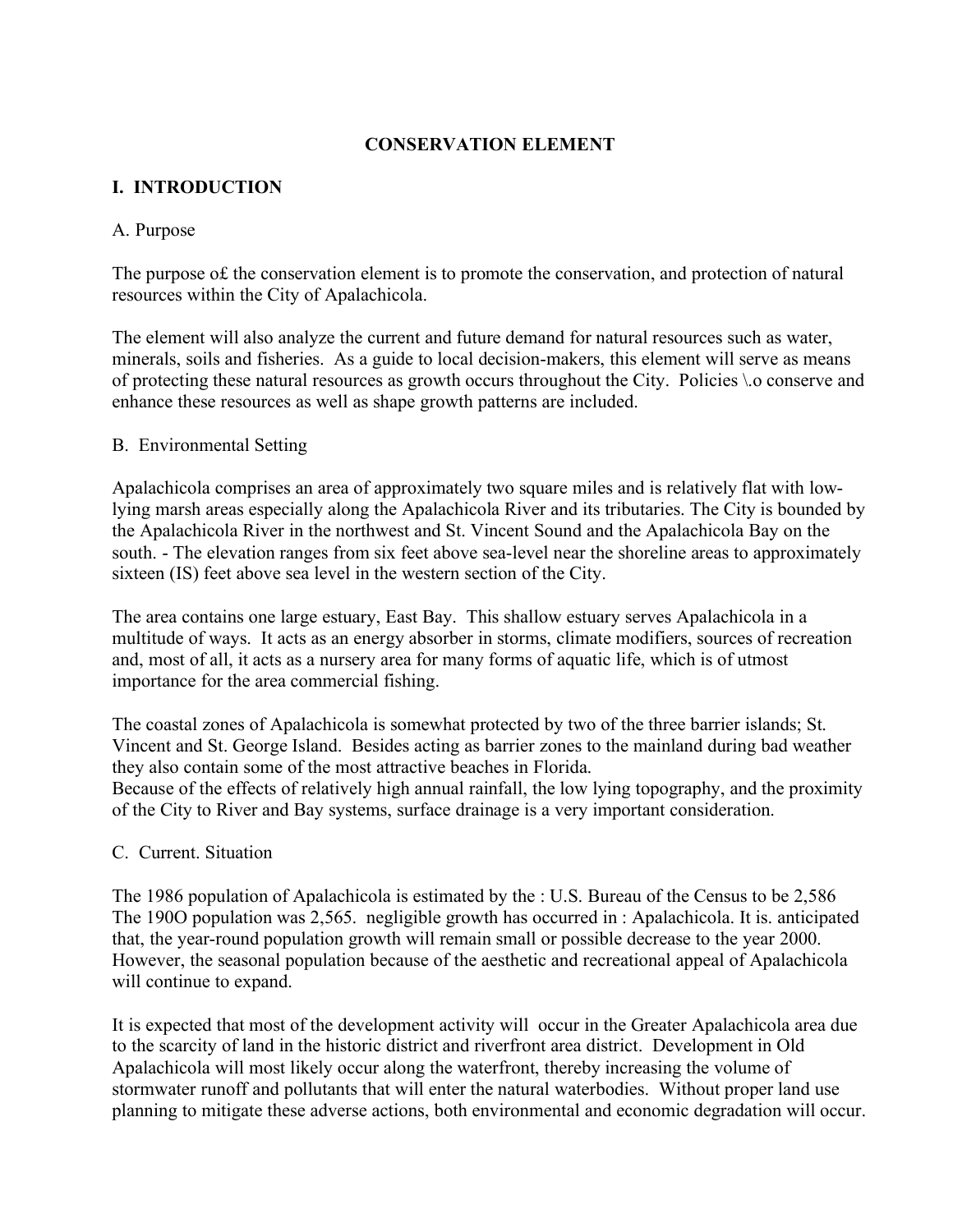# **II. INVENTORY AND ANALYSIS**

## A. Water Resources

## 1. Surface Water

The City of Apalachicola because of its proximity to a number of major waterbodies will have an effect on the water quality and thus the future economic and recreational value of the surrounding surface waters.

Scipio Creek and the Apalachicola river from the northern and eastern boundaries of the City of Apalachicola while Apalachicola Bay comprises the southern boundary. Farther east, numerous bayous, sloughs and rivers empty into East Bay. Apalachicola Bay is surrounded by East Bay; St. George Sound; the barrier islands of Dog, Saint George and Saint Vincent, and areas of freshwater marsh which are drained by Pine Log Creek and Huckleberry Creek.

The State of Florida has designated the water adjacent to the City of Apalachicola as Class III Waters (see Map 6 in the Coastal Management Element). Policies toward stormwater management, seafood processing and commercial fishing should be formulated to maintain that standard as a minimum. The Class III status is established to protect recreation and the propagation and maintenance o; a healthy, well balanced population of fish and wildlife.

The Apalachicola River is unique in Florida. Its geological history far surpasses other rivers of the Coastal Plains, with formations dating back approximately eighteen (18)' million years. Its continuous history has contributed to an ecological diversity which includes 116 noteworthy species of plant. The Apalachicola is Florida's largest river in terms of area and volume. Recorded discharge rates in the Apalachicola River range from about 200,000 cfs with an average flow of about 23,500 cfs. This tremendous volume of water provides nutrients that drive the biological machine of the estuarine system.

The Apalachicola Bay Estuary provides a brackish environment that supports a wide range of fish and wildlife. It functions as a protective habitat with an abundance of nutrients; and most importantly, both in an ecological and economic sense, it acts as nursery ground for juveniles of marine species.

The importance of the Apalachicola River and Bay system to the local economy of the City of Apalachicola in terms of economic development-is quite evident. The seafood it produces is the economic mainstay of the region. In an effort to pristine nature of the system, the U. S. Department of Commerce, Office of Coastal Zone Management designated portions of the bay and adjacent uplands a National Estuarine Research Reserve. The Apalachicola National. Estuarine Research Reserve encompasses approximately 193,753 acres, most (135,680 acres) of which are State-owned Submerged lands.

Uses within the Reserve include recreational activities such as camping, hiking, recreational fishing, hunting and nature appreciation as well as commercial activities such as fishing, waterborn navigation and apiaries. The estuarine reserve designation will enhance protection of the natural resources by integrating research and education programs into decision making-that may influence the Apalachicola River and Bay System.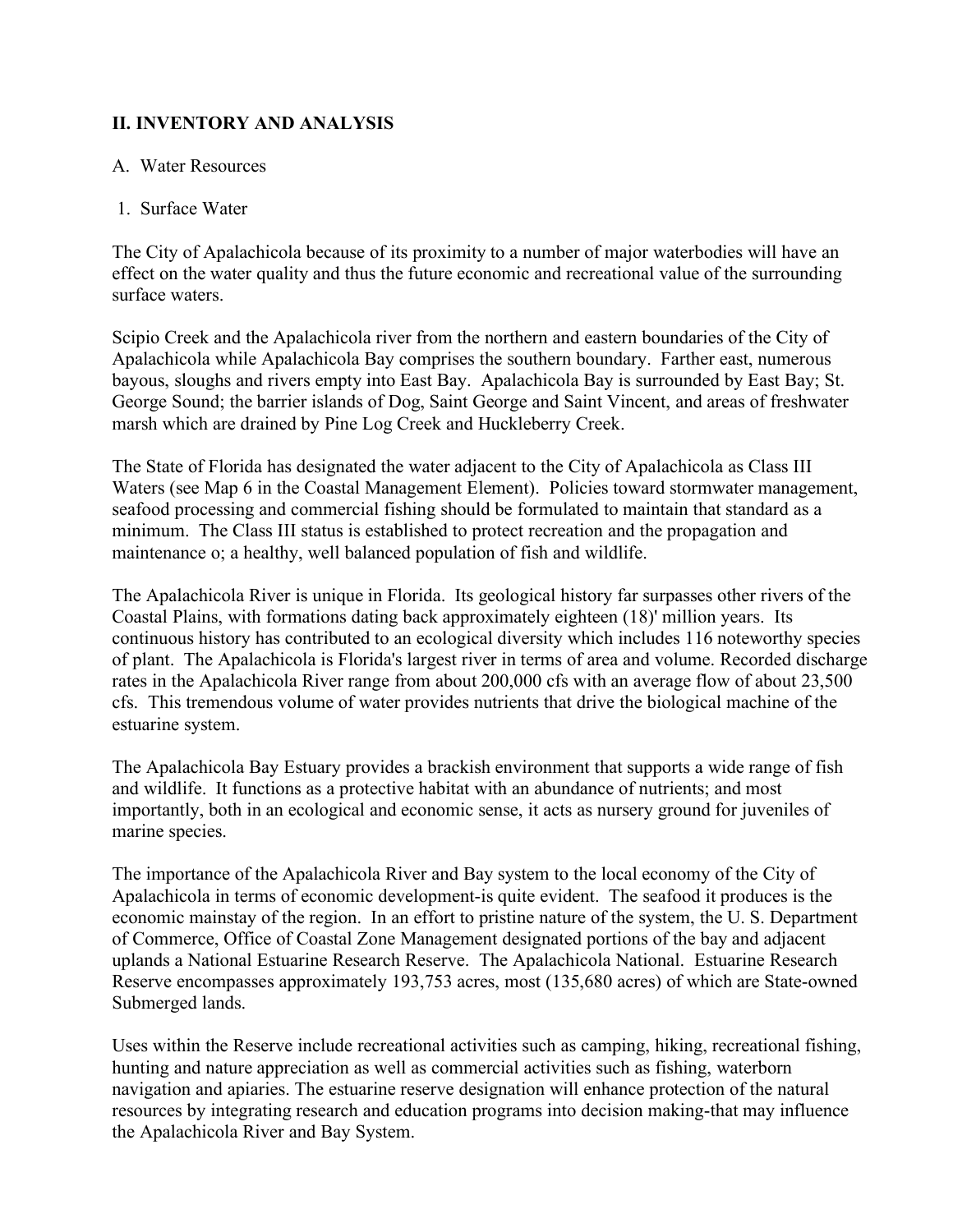## 2. Floodplains

Apalachicola lies within the Apalachicola River floodplain with a drainage pattern comprised of numerous creeks, rivers and streams. The area of floodplain in Apalachicola comprises 125 acres. Because of the effects of relatively high annual rainfall, extensiveness of low topography and the proximity of the City to the River systems, surface drainage is an important consideration for development along the Apalachicola

Shore Zone. The Future Land Use Element contains a map of the floodplain. Alteration of the natural drainage patterns within these zones can create serious flood or water hazards if not properly planned. City leaders should continue to ensure that local floodplain -management regulations .conform .to the latest State and Federal standards.

#### Groundwater Resources

Groundwater is a key asset to rural communities such as Apalachicola, in that it is the principle source of water for residential, commercial and industrial uses. Aquifers, which are/water bearing zones under the earth's surface that are capable of receiving, storing, and transmitting water, are the primary source of ground .water in Florida.

The two most common types of aquifers are artesian, which occur where water is confined under sufficient pressure to rise above the soil formation containing it and non-artesian, which occur in unconfined or water table conditions in which the water surface is free to rise and fall. The Florida Aquifer is the dominant aquifer in the Apalachicola area. A shallow non-artesian aquifer is also found in the area. It is used primarily in rural areas where water demand is low. Water for the aquifer comes mainly from local rain water. Saline intrusion can be a problem for areas in coastal areas which utilize this aquifer, in that salt water is in constant contact with the sandy upper layer of the water table.

Groundwater withdrawn from the Florida aquifer in Apalachicola is highly mineralized. Total dissolved solids exceed 700 milligrams per liter. The water can be characterized as very hard, with hardness exceeding 400 milligrams per liter. The chloride content is approximately 120 milligrams per liter. No softening processes are added at the treatment plant. The northwest Florida Water Management District has no data at this time to determine the overall effects of saltwater intrusion at this time.

Essentially all development within the City limits are served by the water system which has approximately 1,430 connection as of July 1989. The average flow of treated water per day is 657 thousand gallons. The capacity of the system is adequate to meet population demands through the year 2000 and is analyzed in further detail in the Public Facilities Element.

The City currently uses two wells which make use of the ground water available within the Floridan aquifer These wells are currently producing 241.6 million gallons annually to meet the needs of the City. The large quantities of both surface and groundwater resources are a not her valuable asset for the City. The water wells are identified on a map within the Future Land Use Element.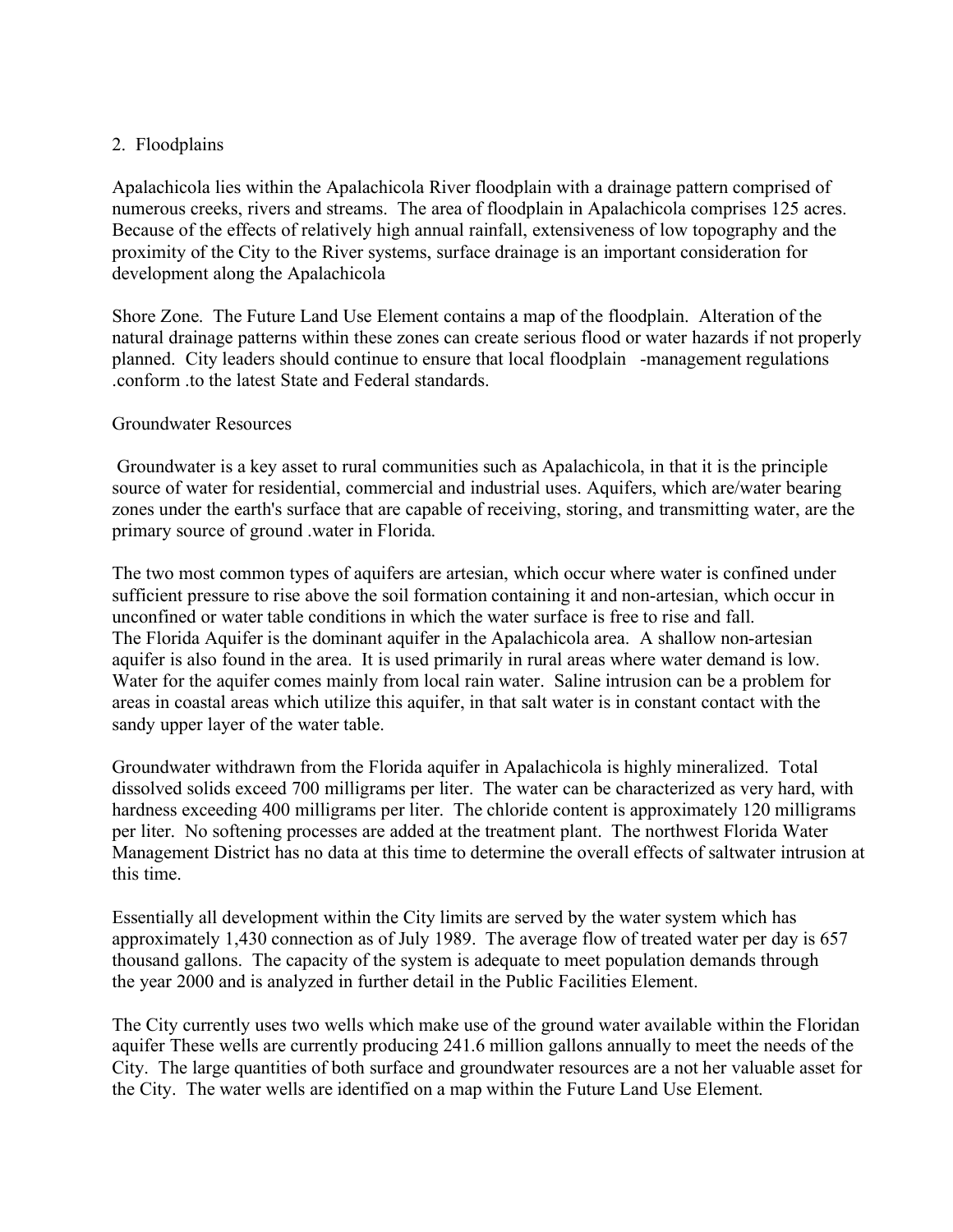As a result, care must be taken to avoid pollution of rivers and streams which not only serve as a direct source of fresh water, but also recharge the aquifer. A study , conducted by the Army Corps of Engineers entitled Apalachicola River Basin indicated that projected peak demand for Franklin County in the 202O is 3.0 mgd (1.5 mgd average demand). The existing facilities capacities in the county are 2.O3 mgd. The maximum safe yield of ground water in the Franklin County are is 13 mgd. And thus it appears that Franklin County could continue to meet future public water demands by utilizing ground water resources.

In reviewing the existing facility capabilities for Apalachicola it is apparent that nominal expenses would be needed to meet the projected demand in the year 2020. Presently, the public water supply system in Apalachicola has the capability of meeting current and future demand. The system includes two 500 gpd wells with two 100,000 gallon storage tanks. In addition, a 400,000 gallon storage tank has been considered in the future plans of expanding this public water system.

Cost to develop a regional water supply source would be prohibitive in comparison to existing supply systems.

#### Soils

Based on the soil survey of Apalachicola, prepared by the USDA, Soil Conservation Service, the predominate soil associations are The Rutledge and Leon Sand and Mandarin and Scranton Series. The predominate soils are all somewhat poorly-drained sandy coils that pose problems for building development, water management and sanitary facilities. (See Soils Map in Future Land Use Element)

Along the Apalachicola Bay side of the City, the Scranton and Tidal Marsh Series predominate. Areas • covered by either the Scranton or Tidal Marsh Soils have severely limited development potential due to the tidal effects on lower coastal plains. Although a limiting factor in terms of land development, proper planning of sanitary sewer facilities, and stormwater management can alleviate many problems associated with these soil types.

#### Mineral

The United States Geological Survey sheet for Franklin County Indicates there are localized pockets of peat, shell and clay sand suitable for road fill, these mineral are not available in significant amounts, particularly in Apalachicola. Because mining of such mineral would be environmentally damaging no mining activities are eligible for permitting within the City of Apalachicola.

#### Flora and Fauna

The pine tree is the predominant feature cf Apalachicola. However, the coastal floodplains, swamps and marsh areas within Apalachicola offer a variety of flora and fauna. Within the Tidal Marsh areas exist submerged and emergent vegetation with the cordgrasses being the most predominant species. The swampy areas of the City are inhabited by cypress, willows, cottonwoods, and sweetgum trees. The dry, sandy uplands are covered with differing varieties of pine and oak. Table 1 shows the threatened and endangered plants found the lower Apalachicola River and Bay System. Because of its proximity to an estuarine system, the undisturbed areas of Apalachicola are inhabited by a wide variety of fish and wildlife.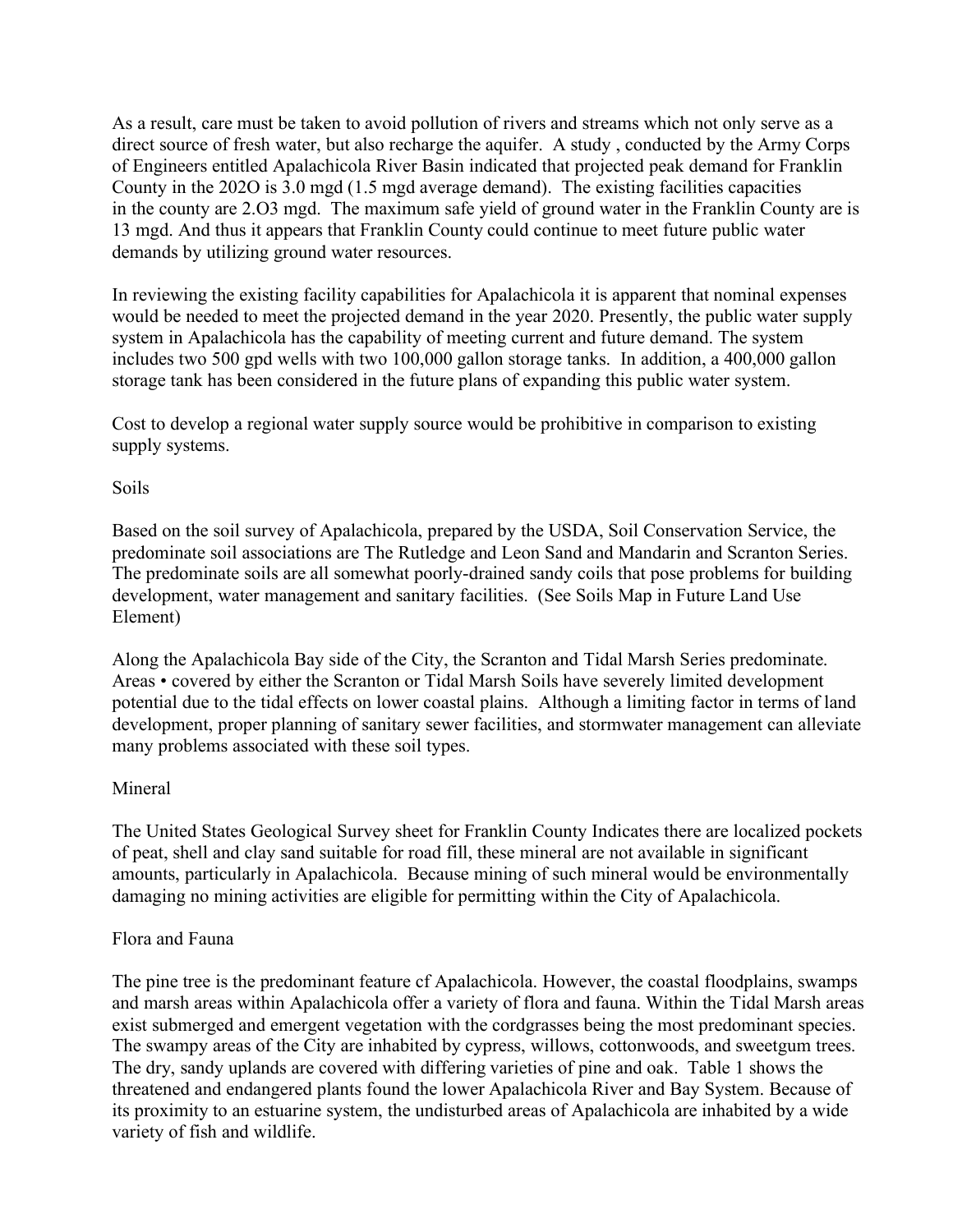Of the 116 fish species identified within the system, three are endemic to the river system while a fourth originated in the system. The Apalachicola system provides spawning areas for anadromous fish. It supports an abundant striped bass population and contains such fish as the Atlantic sturgeon, the Alabama shad, skipjack, herring, and the Atlantic needlefish. The hog choker lives in the river but migrates to the sea to breed. Striped mullet and gulf flounder swim upriver

| Actaea pachypoda     | Baneberry                                | T           | bluffs               |
|----------------------|------------------------------------------|-------------|----------------------|
| Adianturo capillus-  | Venus-hair fern                          | E           | bluffs/ sinks bluffs |
| veneris              |                                          |             |                      |
| Aneroonella          | Rue anemone                              | T           | <b>Bluffs</b>        |
| thalictroides        |                                          |             |                      |
| Aristolochia         | Wooly dutchman's pipe                    | T           |                      |
| tomentosa            |                                          |             |                      |
| Aquilegia cnaadensis | Columbine                                | E           | calcareous woods     |
| Asclepias viridula   | Southern milkweed or Green milkweed      | T           | flatwoods            |
| Aspleniuin           | Ebony spleenwort                         | T           | hammocks             |
| platyneuron          |                                          |             |                      |
| Asplenium resiliens  | Blackstem spleenwort                     | T           | hammocks             |
| Aster spinulosus     | Pinewoods aater                          | T           | flatwoods            |
| Azolla carolinians   | Mosquito fern, Water fern                | T           | swamps               |
| Baptisia megacarpa   | Apalachicola wild indigo                 | T           | <b>Bluffs</b>        |
| Botrychium           | Southern grapefern                       | T           | Hammocks             |
| biternatum           |                                          |             |                      |
| Bumelia lycioides    | Buckthorn                                | T           | Hammocks             |
| Callirhoe papaver    | Poppy mallow                             | T           | pine-oak-hickory     |
|                      |                                          |             | woods                |
| Callopogon barbatus  | Bearded grass pink                       | T           | Flatwoods, bogs      |
| Calopogon pallidus   | Pale grass pink                          | T           | Flatwoods, bogs      |
| Calopogon tuberosus  | <b>Grass Pink</b>                        | T           | Flatwoods, bogs,     |
|                      |                                          |             | marshes around       |
|                      |                                          |             | cypress ponds        |
| Cleistes divaricate  | Rosebud orchid or spreading pogonia      | T           | Flatwoods            |
|                      |                                          |             |                      |
| Conradina glabra     | Apalachicola rosemary or panhandle       | T           | sandhills            |
|                      | rosemary                                 |             |                      |
| Cornus alternifolia  | Pagoda dogwood                           | T           | <b>Bluffs</b>        |
| Croomia pauciflora   | Few-flowered croomia                     | E           | <b>Bluffs</b>        |
| Cryptotaenia         | Honewort                                 | $\mathbf T$ |                      |
| Canadensis           |                                          |             |                      |
| Epidendruro          | Greenfly orchid                          | $\bar{T}$   | hammocks, sinks,     |
| Conopseum            |                                          |             | gum, swamps          |
| Epigaea repens       | Trailing arbutus                         | ${\bf E}$   | dry hammocks         |
| Erthronium           | Dogtooth lily or dimpled dogtooth violet | T           | Bluffs, hammocks     |
| umbilicatum          |                                          |             |                      |

**TABLE 1 THREATENED AND ENDANGERED PLANTS OF FRANKLIN COUNTY**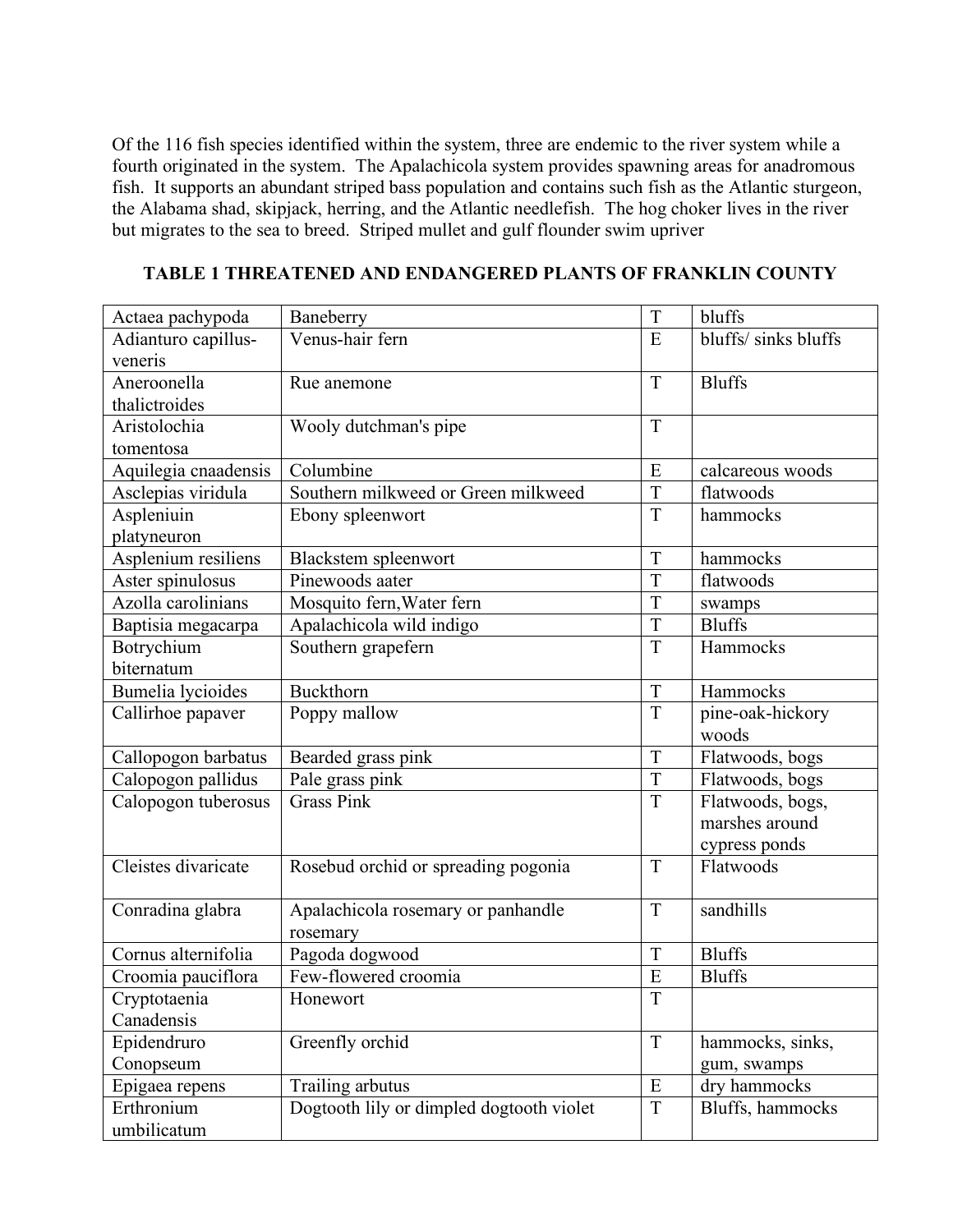| Gentiana pennellians    |              | Wiregrass gentian                      | E              | flatwocds             |
|-------------------------|--------------|----------------------------------------|----------------|-----------------------|
| Habenaria repens        |              | Water spider orchid or creeping orchid | T              | marshes, cypress      |
|                         |              |                                        |                | swamps                |
| Harperocallis flava     |              | Harper's beauty                        | E              | <b>Bogs</b>           |
| Hedeomagraveolens       |              | Mockpennyroyal                         | E              | sandhills, flatwoods  |
| Hepatica nobilis        | Liverleaf    |                                        | E              | <b>Bluffs</b>         |
| Hexastylis arifolia     | Heartleaf    |                                        | T              | Bluffs, hammocks      |
| Hydranges               |              | Wild hydrangea                         | T              | <b>Bluffs</b>         |
| arborescens             |              |                                        |                |                       |
| Hypericum               |              | Smooth-barked St. John's-Wort          | E              | sinks, pond margins   |
| lissoploeus             |              |                                        |                |                       |
| Ilex ambigus            |              | Carolina holly, Sand holly             | T              | sandhills, scrub      |
| Ilex deciduas           |              | Possum haw                             | T              | dry upland forests    |
| Illicium floridanum     | Purple anise |                                        | T              | creek swamps,         |
|                         |              |                                        |                | seepages on bluffs    |
| Isoetes flaccida        |              | Florida quillwort                      | T              | swamps, ponds         |
| Kalmia latifolia        |              | Mountain laurel                        | T              | Bluffs, creek swamps  |
| Leitneria floridana     |              | Florida corkwood                       | T              | coastal hammocks      |
| Liatris provincialis    |              | Godfrey's blazing star or Godfrey's    | E              | dunes, sandhills      |
|                         |              | gayfeather                             |                |                       |
| Lilium catesbaei        |              | Catesby lily                           | $\mathbf T$    | flatwoods, bogs       |
| Linum westii            |              | West's flax                            | T              | bogsr cypress, pond   |
|                         |              |                                        |                | margins               |
| Lobelia cardinalis      |              | Cardinal flower                        | T              | coastal hammocks      |
| Lupinus westianus       |              | Gulfcoast lupine                       |                | sandhills, scrubs     |
| Lycopodium appressum    |              | Southern clubmoss                      |                | bogs, moist flatwoods |
| Macbridea alba          |              | White birds-in-a-nest                  |                | bogs, flatwoods       |
| Magnolia ashei          |              | Ashe's magnolia                        |                | bluffs, bayheads,     |
|                         |              |                                        |                | hammocks              |
| Magnolia pyramidata     |              | Pyramid magnolia                       | E              | bluffs                |
| Malaxis unifolia        |              | Green adder's mouth                    | $\overline{T}$ | bluffs, sinks         |
| Malus angustifolia      |              | Crab apple                             | $\mathbf T$    | bluffs, hammocks      |
| Matelea alabamensis     |              | Alabama spiny-pod                      |                | bluffs                |
| Matelea floridana       |              | Florida milkweed                       | E              | bluffs, pine-oak-     |
|                         |              |                                        |                | hickory woods         |
| Medeola virginiana      |              | Indian cucumber-root                   | $\mathbf T$    | bluffs                |
| Nolina atopocarpa       |              | Florida beargrass                      | E              | flatwoods             |
| Onoclea sensibilis      |              | Sensitive fern                         | T              | moist hammocks        |
| Cphioglossum petiolatum |              | <b>Stalked Adder's-tongue</b>          | $\overline{T}$ | moist roadsides       |
| Cpuntia stricta         |              | Prickly pear                           | $\mathbf T$    | disturbed sands near  |
|                         |              |                                        |                | coast                 |
| Oxypolis greenmanii     |              | Giant water-dropwort gaint water       | E              | acid swamps           |
|                         |              | cowbane                                |                |                       |
| Parnassia grandifolia   |              | Grass-of-parnassus                     | E              | Boggy cypress strands |
| Phlebodium aureum       |              | Golden polypody                        | $\mathbf T$    | epiphytic in cabbage  |
|                         |              |                                        |                | palms                 |
| Pinckneya bracteata     |              | Hairy fevertree                        | $\mathbf T$    | Creeks swamps, titi,  |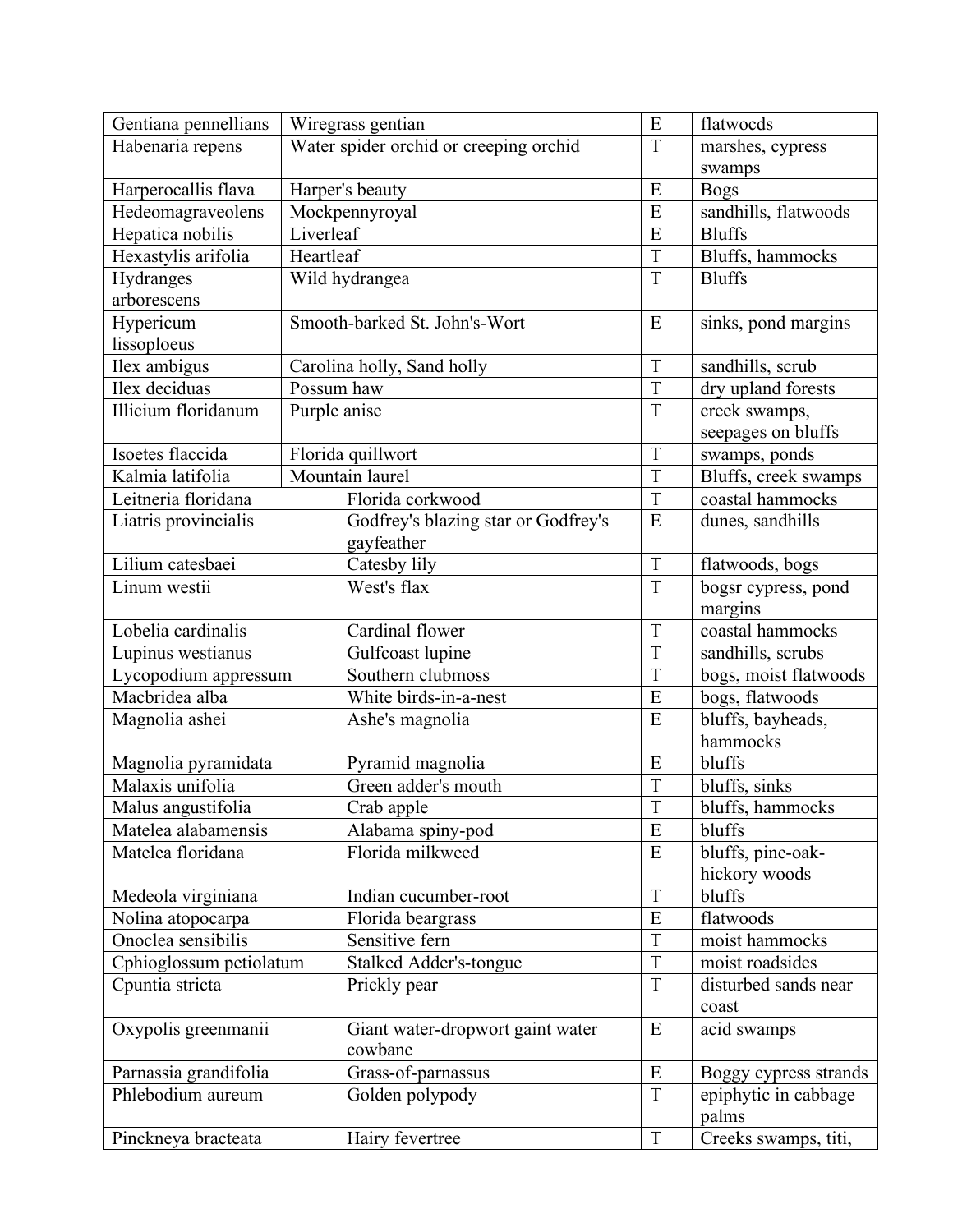|                             |                                                   |                | swamps, bog                       |
|-----------------------------|---------------------------------------------------|----------------|-----------------------------------|
| Pityopsis flexuosa          | Panhandle golden aster                            | E              | sandhills                         |
| Platanthera blephariglottis | White fringed orchid                              | T              | marshes                           |
| Platanthera cristata        | Crested fringed orchid or Southern<br>rein-orchid |                | cypress swanps                    |
| Platanthera flava           | Southern rein-orchid                              | T              | spring-fed river                  |
| Platanthera Integra         | Orange rein orchid                                | T              | flatwoods                         |
| Platanthera nivea           | Snowy orchid                                      | T              | bogs                              |
| Pogonia ophioglossoides     | Pone pogoriia                                     | $\overline{T}$ | flatwoods, bogs                   |
| Polygonelia macrophylla     | Large-leaved jointweed                            | T              | dunes/ scrub                      |
| Rhexia lutes                | Meadow beauty                                     | $\overline{T}$ | flatwoods, bogs                   |
| Rhexia parviflora           | Small-flowered meadow-beauty or                   | E              | margins of cypress                |
|                             | Apalachicola meadowbeauty                         |                | swamps                            |
| Rhododendron sustrinum      | Florida flame azalea                              | T              | flatwoods, titi and bay<br>swamps |
| Rhododendron serrulatum     | Swanp honeysuckle                                 | T              | bogs, coastal                     |
|                             |                                                   |                | flatwoods                         |
| Ruellia noctiflora          | Night-flowering ruellia                           | T              | bogs, coastal                     |
|                             |                                                   |                | flatwoods                         |
| Sabal minor                 | Dwarf palnetto or bluestem                        | T              | wet hammocks, bluffs              |
| Sarracenia Leucophylla      | White-top pitcher-plant                           | E              | bogs, creek swomps                |
| Sarracenia psittacina       | Parrot pitcher-plant                              | T              | flatwoods/bogs                    |
| Sarracenia apoda            | Meadow spikemoss                                  | $\overline{T}$ | stream banks                      |
| Selaginella arenicola       | Sand spikemoss                                    | T              | sandhills, dunes,                 |
|                             |                                                   |                | scrub                             |
| Spiranthes cernua var.      | Nodding Ladies' Tresses                           | T              | river swamps, bogs                |
| odorata                     |                                                   |                |                                   |
| Spiranthes gracilis         | Slender ladies' tresses                           | T              | flatwood, sandhills               |
| Spiranthes ovalis           | Lesser ladies' tresses                            | T              | bogs, moist hamnocks              |
| Spiranthes praecox          | Grass-leaved ladies' tresses                      | T              | flatwoods, pinelands              |
| Spiranthes vernalis         | Spring ladies' tresses                            | $\overline{T}$ | flatwoods, cypress                |
|                             |                                                   |                | swamps                            |
| Staphylea trifolia          | Bladdernut                                        | T              | moist bluffs, creek               |
|                             |                                                   |                | bottoms                           |
| Stewartia malachodendron    | Sikly camellia                                    | T              | bluffs, steapheads,               |
|                             |                                                   |                | bayheads                          |
| Taxus Floridana             | Florida yew                                       | ${\bf E}$      | hammocks, cedar                   |
|                             |                                                   |                | swanps of                         |
|                             |                                                   | T              | Apalachicola River                |
| Thelypteris Denata          | Downy shield                                      | T              |                                   |
| Thelypteris hexagonoptera   | Beech fern                                        |                | bluffs, hammocks                  |
| Thelypteris interrupta      |                                                   |                | coastal hammocks                  |
| Thelypteris kunthii         | Southern shield fern                              | T              | calcareous woods                  |
| Thelypteris palustris       | Marsh fern                                        | T<br>T         | stream banks                      |
| Thelypteris quadrangularis  | Aspidium fern (unnamed)                           |                | ravines                           |
| Tillandsia bartramii        | Wild pine, air plant                              | T              | moist woods                       |
| Torreya taxifolia           | Florida torreya                                   | E              | hammocks near                     |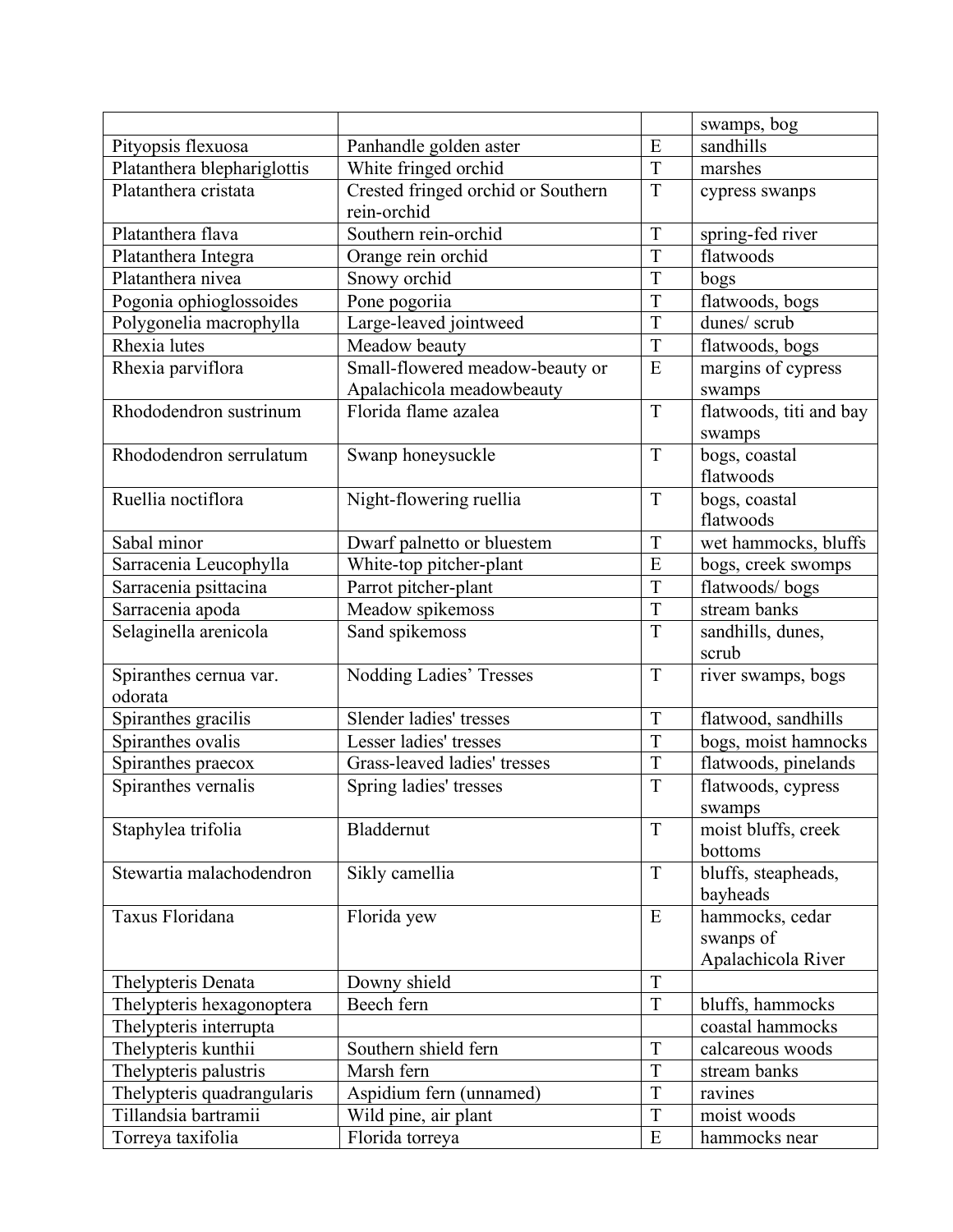|                      |                              |    | Apalachicola River   |
|----------------------|------------------------------|----|----------------------|
| Trillium lancifolium | Lance-leaved wake-robin      | Ε  | bluffs               |
| Veratrum woodii      | False hellebores             | Е. | bluffs               |
| Verbesina chapmanii  | Chapman's crownbeard         | T  | savannahs, bogs,     |
|                      |                              |    | flatwoods            |
| Viola hastata        | Halberd-leaved yellow violet |    | bluffs               |
| Woodsia obtuse       | Cliff fern                   |    | bluffs               |
| Woodwardia areolata  | Netted chain-fern            | T  | acid swamps, lime    |
|                      |                              |    | sinks                |
| Xyris longisepala    | Karst pond yellow-eyed grass | E  | margins of sandhills |
| Xyris scabrifolia    | Harper's yellow-eyed grass   | т  | bogs                 |

from the marina areas in the bay. Sports fishing in the river is supported by sunfish, striped bass, white bass, catfish, and sturgeon. Commercial species include channel and white catfish and bullheads (Yerger, 1976).

The major economic activity conducted within the proposed sanctuary is commercial fishing. A combination of beneficial\* physical and biological circumstances allows Apalachicola Bay to be one of the most productive fishery areas in the country. The bay supports major fisheries for oyster, shrimp, crab, arid finfish; it is also the major breeding grounds for blue crab for the eastern Gulf of Mexico. Table 2 and Table 3 summarize recent commercial shellfish. A finfish landing in F. C.A x city breakdown is not available.

Although Apalachicola does not have any large public or private areas of undisturbed woodlands or swamp, only a short distance north of the. City is the Apalachicola National Forest. This area and the large expanse of forested woodlands surrounding the City are inhabited by black bear, whitetail deer, fox, possum, raccoon, skunk, otter, beaver and hogs. At any one tine some 283 species of resident and migrating birds can be observed in Apalachicola.

Waters adjacent to the City are teaming with game fish such as Largemouth Pass, Redfish, Speckled Trout, Sunshine Base, Flounder and Bream. No commercial fishing takes place within the City limits of Apalachicola.

An important issue in dealing with the conservation and protection of wildlife and vegetation, is the plan for protection of threatened and endangered species. As Table 4 shows, fifteen species of fauna (fish, birds, reptiles, amphibians and mammals) that may occur in Apalachicola are threatened or endangered.

|                 | <b>Blue Crabs</b> | Oysters | $\sim$<br>Shrimp | Total Shellfish |
|-----------------|-------------------|---------|------------------|-----------------|
| 1974 Quantity 1 | ,444              | 2,454   | 3,964            | 7,874           |
| Value2          | 180               | 1,371   | 2,681            | 4,235           |
| 1975 Quantity1  | 1,659             | 2,033   | 4,486            | 9,000           |
| Value2          | 224               | 1,107   | 4,300            | 6,061           |
| 1976 Quantity1  | 1,742             | 2,503   | 3,160            | 9,679           |
| Value2          | 300               | 1,591   | 4,570            | 7,837           |
| 1977 Quantity1  | 1,106             | 3,894   | 4,420            | 9,822           |
| Value2          | 214               | 2,820   | 5,051            | 8,305           |

#### **Table 2: Summary of Selected Franklin County Shellfish Landings (1974-1985)**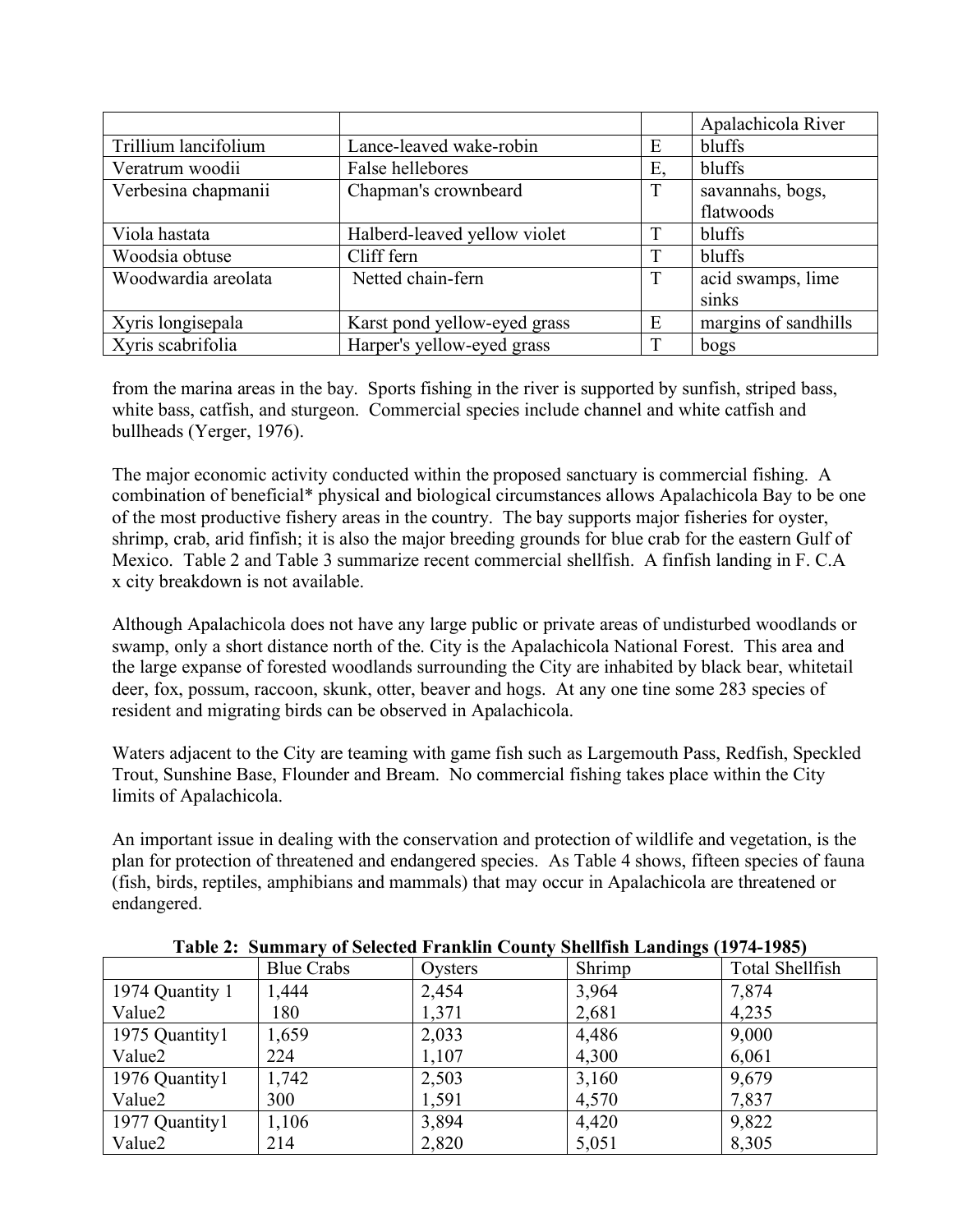| 1978 . Quantity1   | 888   | 5,566  | 4,931 | 11,885 |
|--------------------|-------|--------|-------|--------|
| Value <sub>2</sub> | 189   | 4,222  | 5,786 | 10,441 |
| 1979 Quantity1     | 1,219 | 5,810, | 2,714 | 9,883  |
| Value <sub>2</sub> | 243   | 4,869  | 5,260 | 10,464 |
| 1980 Quantity1     | 1,313 | 6,410  | 2,890 | 11,163 |
| Value <sub>2</sub> | 280   | 5,739  | 4,690 | 11,077 |
| 1981 Quantity1     | 1,640 | 6,617  | 4,788 | 13,764 |
| Value <sub>2</sub> | 374   | 6,463  | 7,983 | 15,307 |
| 1982 Quantity1     | 1,011 | 4,153  | 3,047 | 8,319  |
| Value <sub>2</sub> | 275   | 4,150  | 6,399 | 10,933 |
| 1983 Quantity1     | 984   | 3,936  | 3,621 | 8,541  |
| Value <sub>2</sub> | 343   | 4,158  | 7,956 | 12,466 |
| 1984 Quantity1     | 1,287 | 6,199  | 4,164 | 11,650 |
| Value2             | 372   | 6,803  | 7,985 | 15,160 |
| 1985 Quantity1     | 1,433 | 3,786  | 3,873 | 9,092  |
| Value2             | 527   | 4,311  | 7,154 | 11,992 |

Source: Florida Department of Commercial Natural Resources, Summary of Florida Commercial Marine Landings. Quantity: in 1,000s of pounds. Value: in 1000's of dollars.

|           | Mullet | Flounder | Spotted<br>Seatrout | Redfish         | Croaker        | Spot           | Total<br>Estuarine | Total<br>Finfish |
|-----------|--------|----------|---------------------|-----------------|----------------|----------------|--------------------|------------------|
|           |        |          |                     |                 |                |                | Finfish            |                  |
| 1971      | 916    | 91       | 107                 | 21              | 27             | 42             | 1,204              | 2,156            |
| Quantity1 | 92     | 26       | 32                  | 3               | 3              | 3              | 159                | 252              |
| Value2    |        |          |                     |                 |                |                |                    |                  |
| 1972      | 1,146  | 97       | 124                 | 20 3            | 6 1            | 29             | 1,422              | 2,054            |
| Quantity1 | 115    | 29       | 39                  |                 |                | $\overline{2}$ | 189                | 257              |
| Value2    |        |          |                     |                 |                |                |                    |                  |
| 1973      | 1,214  | 79       | 96                  | 264             | 6 1            | 25             | 1,446              | 2,216            |
| Quantity1 | 158    | 27       | 34                  |                 |                | $\overline{2}$ | 226                | 376              |
| Value2    |        |          |                     |                 |                |                |                    |                  |
| 1974      | 645    | 55       | 76                  | 286             | 11             | 19             | 834                | 1,413            |
| Quantity1 | 91     | 19       | 28                  |                 | $\mathbf{1}$   | $\overline{2}$ | 147                | 343              |
| Value2    |        |          |                     |                 |                |                |                    |                  |
| 1975      | 984    | 71       | 74                  | 368             | 14 <           | 13             | 1,192              | 1,679            |
| Quantity1 | 154    | 23       | 29                  |                 |                | $\mathbf{1}$   | 215                | 400              |
| Value2    |        |          |                     |                 |                |                |                    |                  |
| 1976      | 745    | 66       | 101                 | 40 9            | $\overline{4}$ | $\overline{4}$ | 960                | 1,472            |
| Quantity1 | 132    | 23       | 43                  |                 | $\mathbf{1}$   | $\lt$          | 208                | 431              |
| Value2    |        |          |                     |                 |                |                |                    |                  |
| 1977      | 539    | 59       | 48                  | 22 5            | $\mathbf{1}$   | $\overline{4}$ | 673                | 878              |
| Quantity1 | 103    | 25       | 22                  |                 | $\lt$          | $\lt$          | 155                | 268              |
| Value2    |        |          |                     |                 |                |                |                    |                  |
| 1978      | 670    | 40       | 49                  | 10 <sub>3</sub> | 10             | $\overline{3}$ | 782                | 1,060            |

**TABLE 3: Summary of Selected Franklin County Finfish, Landings (1971-1985)**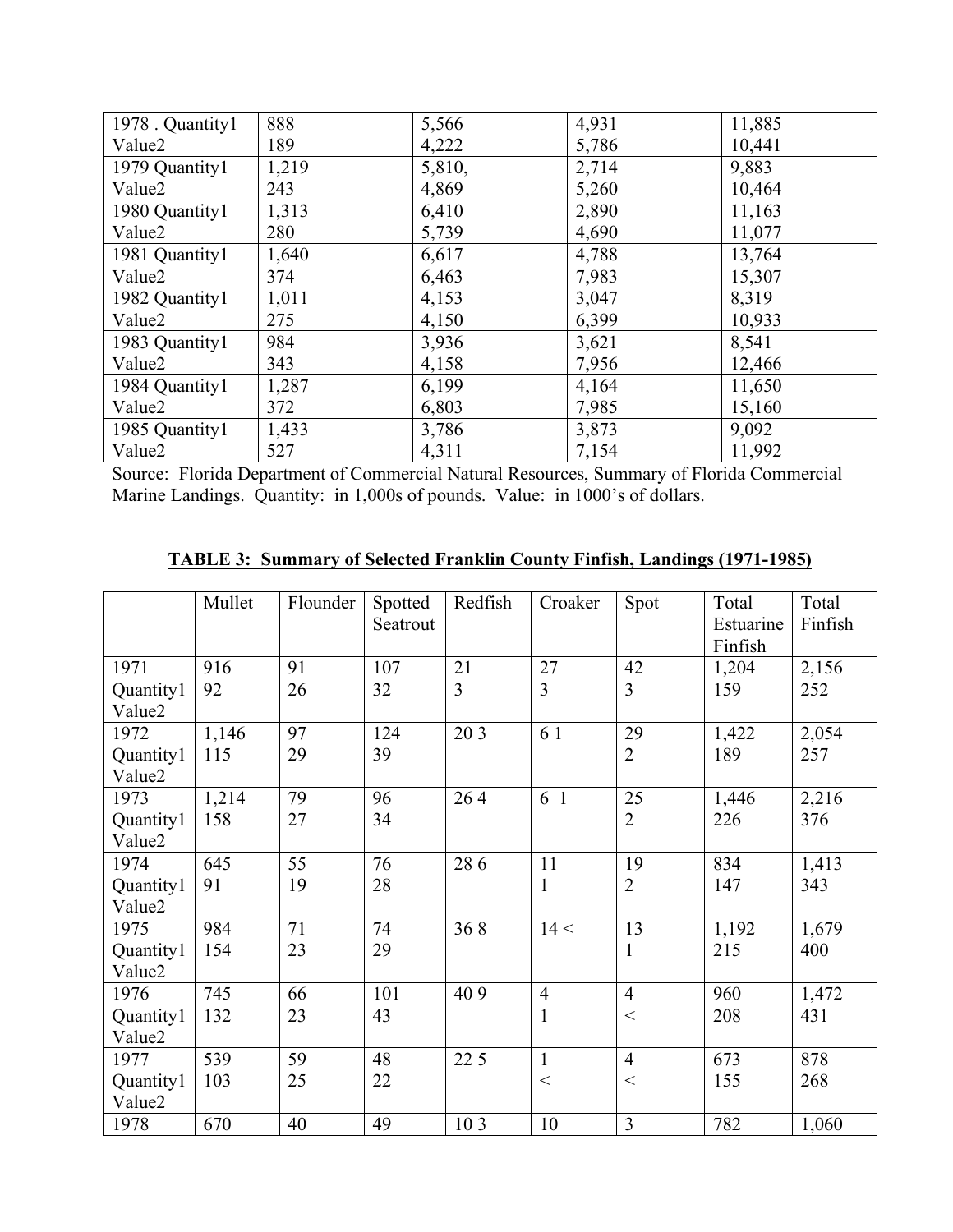| Quantity1<br>Value2 | 134 | 6  | 25 |     | $\mathbf{1}$   | $\lt$          | 184   | 327   |
|---------------------|-----|----|----|-----|----------------|----------------|-------|-------|
| 1979                | 645 | 56 | 53 | 114 | $\overline{2}$ | $\overline{7}$ | 774   | 1,331 |
| Quantity1           | 118 | 29 | 32 |     | $\lt$          | 1              | 184   | 634   |
| Value2              |     |    |    |     |                |                |       |       |
| 1980                | 722 | 90 | 29 | 93  | $\overline{3}$ | 6              | 859   | 1,642 |
| Quantity1           | 140 | 47 | 18 |     | $\mathbf{1}$   | 1              | 210   | 954   |
| Value2              |     |    |    |     |                |                |       |       |
| 1981                | 659 | 68 | 51 | 104 | 6              | $\overline{4}$ | 798   | 1,663 |
| Quantity1           | 144 | 37 | 33 |     | $\mathbf{1}$   | $\mathbf{1}$   | 220   | 1,164 |
| Value2              |     |    |    |     |                |                |       |       |
| 1982                | 653 | 95 | 55 | 73  | $\overline{4}$ | 10             | 820   | 1,907 |
| Quantity1           | 151 | 50 | 38 |     | $\mathbf{1}$   | $\overline{2}$ | 245   | 1,414 |
| Value2              |     |    |    |     |                |                |       |       |
| 1983                | 920 | 88 | 55 | 146 | 3              | 13             | 1,093 | 2,120 |
| Quantity1           | 210 | 47 | 40 |     | $\mathbf{1}$   | 3              | 307   | 1,508 |
| Value2              |     |    |    |     |                |                |       |       |
| 1984                | 896 | 86 | 51 | 94  | $\mathbf{1}$   | 17             | 1,060 | 1,585 |
| Quantity1           | 209 | 49 | 39 |     |                | 3              | 305   | 961   |
| Value2              |     |    |    |     |                |                |       |       |
| 1985                | 482 | 78 | 47 | 6   | $\overline{3}$ | $\overline{4}$ | 622   | 1,103 |
| Quantity1           | 116 | 49 | 38 |     | $\mathbf{1}$   | 1              | 209   | 816   |
| Value2              |     |    |    |     |                |                |       |       |

Source: Florida Department of Natural Resources, Summary of Florida Commercial Marine Landings. 1. Quantity: in 1,000s of pounds. 2. Value: in 1,000s of dollars.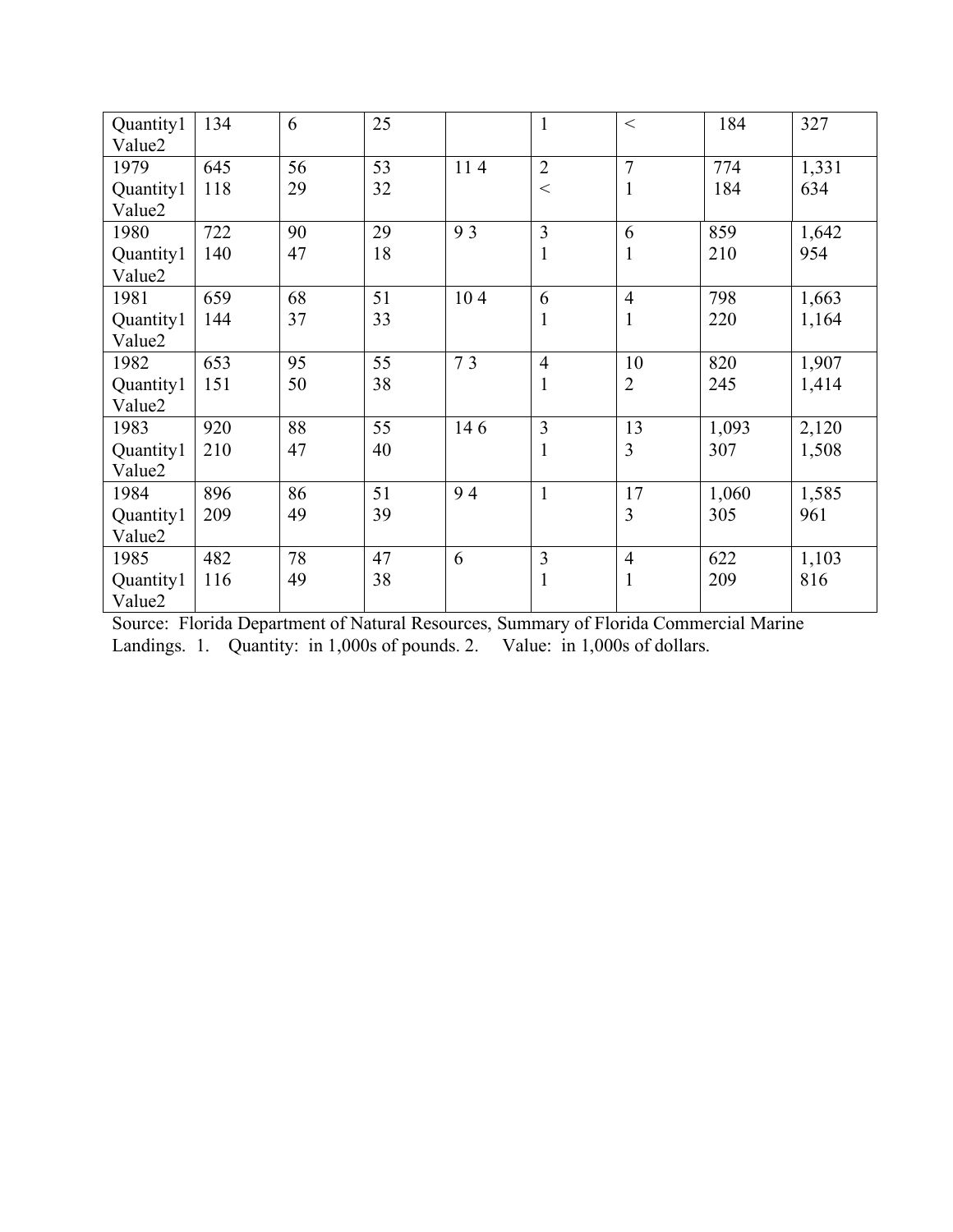# **TABLE A Threationod (T), Endangered (E), and Species of Special Concern (SSC), Found within Franklin County**

| <b>Scientific Name</b>                                                             | <b>Common Name</b>                | <b>Status</b> | <b>Coastal Area</b><br><b>Location</b> |
|------------------------------------------------------------------------------------|-----------------------------------|---------------|----------------------------------------|
| <b>Amphibians and Reptiles</b>                                                     |                                   |               |                                        |
| Rana Areolata                                                                      | Gopher Frog                       | <b>SSC</b>    | Upland                                 |
| Caretta Caretta Caretta                                                            | <b>Atlantic Loggerhead Turtle</b> | T             | Marine                                 |
| Gopherus polyphemus                                                                | Gropher Tortoise                  | <b>SSC</b>    | Upland                                 |
| Graptemys barbouri                                                                 | Barbour's Map Turtle              | <b>SSC</b>    | River                                  |
| Lepidochelys kcmpi                                                                 | <b>Atlantic Ridley</b>            | E             | Marine                                 |
| Maccroclemyt; temminckii                                                           | <b>Alligator Snapping Turtle</b>  | <b>SSC</b>    | River                                  |
| Pseudomys concinna<br>suwanninsis                                                  | <b>Suwannee Cooter</b>            | <b>SSC</b>    | River                                  |
| Alligator Mississipienis<br>Amphibians and Reptiles                                | Alligator snapping turtle         | <b>SSC</b>    | River/Wetland                          |
| Drymarchon c. cooperi                                                              | Eastern Indigo snake              | T             | <b>UPLAND</b>                          |
| Pituophis melanoleucus                                                             | Pine Snake                        | <b>SSC</b>    | <b>UPLAND</b>                          |
| <b>Mammals</b>                                                                     |                                   |               |                                        |
| Felis concolor cosyi                                                               | Florida Panther                   | E             | Upland                                 |
| Ursus americanus floridanus                                                        | Florida Black Bear                | T             | Upland                                 |
| Trichechus manatus latirostris                                                     | <b>West Indian Manatee</b>        | E             | Marine                                 |
| <b>Birds</b>                                                                       |                                   |               |                                        |
| Pelecans occidentalis                                                              | <b>Brown Pelican</b>              | <b>SSC</b>    | Marsh, Bay                             |
| Egretta thula                                                                      | <b>Snowy Egret</b>                | <b>SSC</b>    | Marsh, Bay                             |
| Egretta caervca                                                                    | Little Blue Heron                 | <b>SSC</b>    | Floodplain,                            |
|                                                                                    |                                   |               | Marsh, Bay                             |
| Egretta-tricolor                                                                   | <b>Tricolored Heron</b>           | <b>SSC</b>    | Floodplain,                            |
|                                                                                    |                                   |               | Marsh, Bay                             |
| Egretta rufescens                                                                  | Reddish Egret                     | <b>SSC</b>    | X                                      |
| Mycteria Americana                                                                 | Woodstork                         | E             | Wetlands                               |
| Falco sparverius paulus                                                            | Southeastern Kestrel              | T             | Coastal                                |
| Halineetus levcocephaKis                                                           | <b>Bald Eagle</b>                 | T             | Coastal                                |
| Falcoi peregrinus                                                                  | Peregrine Falcon                  | E             | Coastal                                |
| Aramus quaravina                                                                   | Limpkin                           | <b>SSC</b>    | Floodplain                             |
| Charadrius a. tenuirostris                                                         | Southeastern Snowy Plover         | $\mathbf T$   | Coastal                                |
| Grus canadensis pratensis                                                          | Florida Sandhill Crane            | T             | X                                      |
| Charadrius meJodus                                                                 | Piping Plover                     | T             | <b>Barrier Island</b>                  |
| Haematopus palliates                                                               | Oyster catcher                    | <b>SSC</b>    | <b>Barrier Island</b>                  |
| Sterna antillarum                                                                  | Least Tern                        | T             | Coastal/Barrier                        |
|                                                                                    |                                   |               | Island                                 |
| Picoides borealis                                                                  | Red-cockaded woodpecker           | T             | Upland                                 |
| Cistotherus palustris marianae                                                     | Marian's Marsh Wren               | <b>SSC</b>    | Wetlands                               |
| Ammodramus m. junciolus                                                            | Wakulla Seaside Sparrow           | <b>SSC</b>    | Coastal                                |
| Acipenser Oxyrhynchus desotoi                                                      | Gulf of Mexico Sturgeon           | <b>SSC</b>    | River                                  |
| Notropis Callitaenia                                                               | Bluestripe shiner                 | <b>SSC</b>    | River                                  |
| Source: Resource Inventory of the Apalachicola River and Bay Drainage Basin, 1987. |                                   |               |                                        |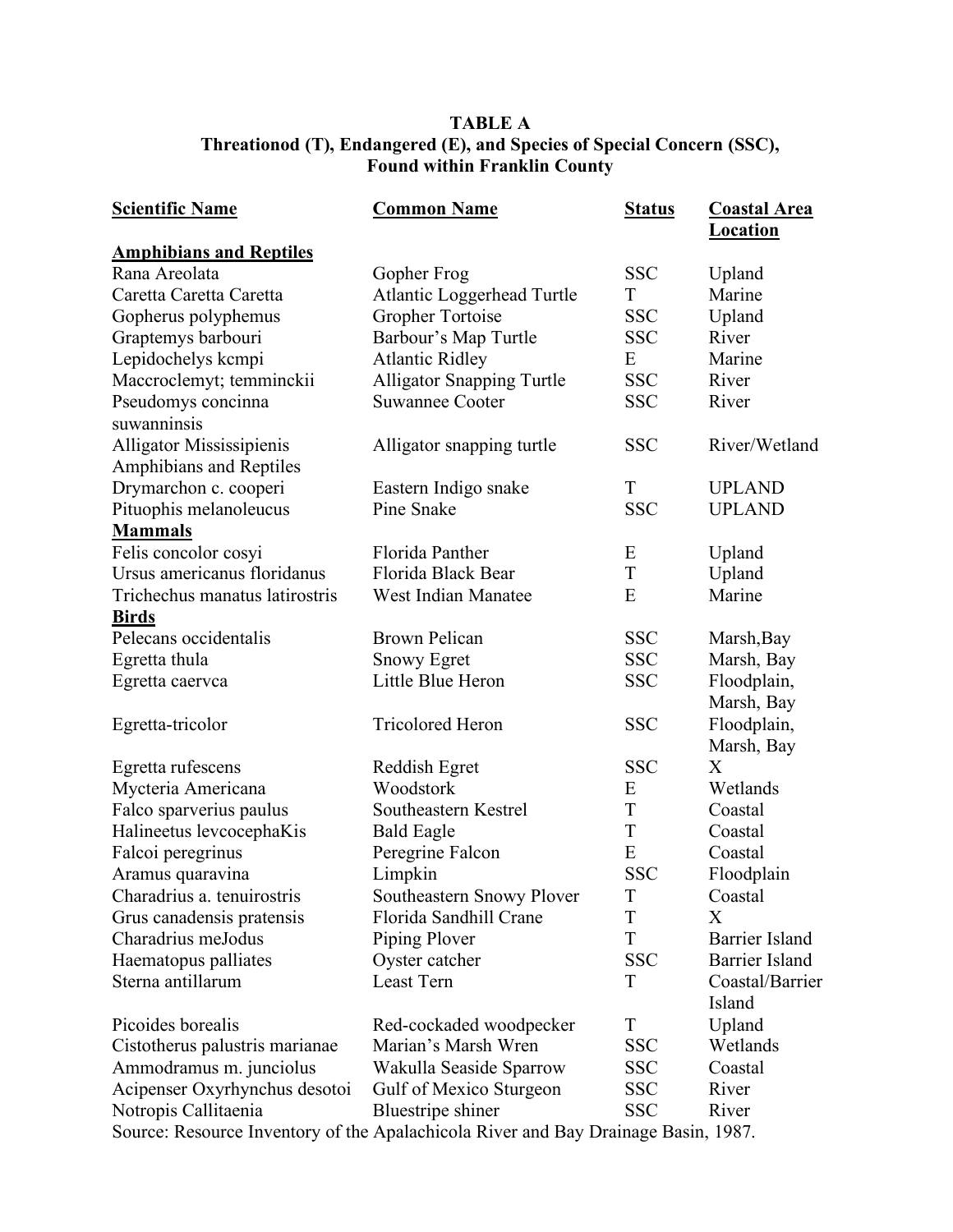# AIR QUALITY

The City of Apalachicola's airshed is basically free from any air pollution. Any air quality policy imposed in the City should therefore be aimed at maintenance of present air quality. The closest sampling station is located in Panama City, Florida. Data from this station cannot be considered relevant to the study area and will not be listed.

The closest stationary sources of air pollution permitted by the Florida Department of Environmental Regulation are located some 25 miles west in Port St. Joe. They are the Port St Joe Paper company and Sylvachem, Inc. Considering the local land development regulations and the interest in developing the local economic base along the terms of light industry compatible with the seafood industry, it is unlikely that any major contributors of air pollution will exist in the area within the next 20 years.

## C. SOIL EROSION

Soil erosion in the upland areas of Apalachicola is not a problem due to limited areas of cleared, undeveloped land. Along the Apalachicola Bay and River soil erosion, most likely due to tidal action, is evident.

## D. COMMERCIAL USES OF NATURAL RESOURCES

Commercial uses of natural resources in and around Apalachicola center on the seafood industry. Efforts should be made to maintain the water quality in the Apalachicola River and Bay. Dockside value of finfish landed in Franklin county fluctuates from year to year, depending on availability and market demand. The top 10 species landed in 1985 (The Franklin County Fisheries Options Report. T.A. Herbert & Associates) were:

| $\mathbf{1}$ | Grouper                 | 6. Red Snapper  |
|--------------|-------------------------|-----------------|
| 2.           | Scamp                   | 7. Tuna         |
| 3.           | <b>Black Mullet</b>     | 8. Amberjack    |
| 4            | <b>Spotted Seatrout</b> | 9. King Whiting |
| 5            | Red Fish                | 10. Menhaden    |
|              |                         |                 |

E. CONSERVATION AND RECREATIONAL USES OF NATURAL RESOURCES National Estuarine Research Reserve

The Apalachicola National Estuarine Research Reserve (ANERR) has its headquarters on 7<sup>th</sup> Street near Scipio Creek in the City of Apalachicola. The facility was dedicated in April, 1984. The Reserve Encompassed approximately 193, 758 acres, most (135,680 acres) of which are stateowned submerged lands.

That portion of the Apalachicola River within the City limits is a part of ANERR and are also classified as Class III Waters suitable for shellfish propagation and harvesting, The Apalachicola River and Bay are also designated an Outstanding Florida Water which are subject to the rules of the Department of Environmental Regulation, Chapter 17-3 and 17-4, Florida Administrative Code.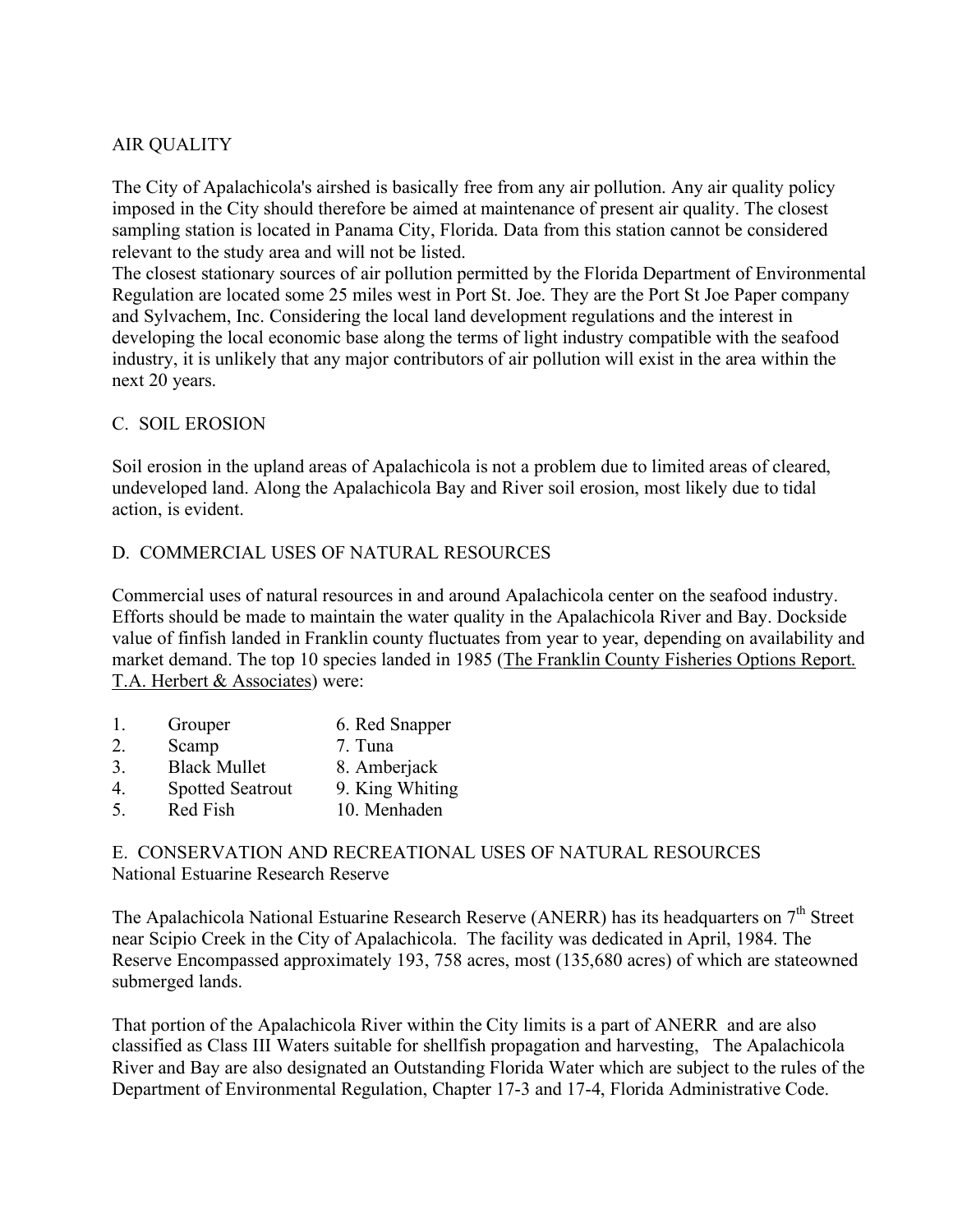The Apalachicola National Estuarine Research Reserve is on of the more complex reserved in the national system, with reference to management and protection activities. The Reserve consists of several independently managed subunits, supports a variety of recreational and commercial activities, and is potentially affected by land and water use policies in three states.

One of the unique features of this Reserve is the extensive multiple agency involvement in the area. Various upland regions within the Reserve boundaries were previously acquired by federal and a state agencies for a variety of different purposes. St. Vincent Island (12,358 acres) is a National Wildlife Refuge; of Cape. George Island (2,300 acres) is a state Reserve; the eastern tip of St. George Island (1,883) is a state park; and 28,685 acres of Apalachicola River floodplain were purchased under the State's Environmentally Endangered Lands acquisition program for preservation purposes.

Uses within the Reserve include recreational pursuits such as camping, recreational fishing, hunting and nature appreciation as well as commercial activities such as fishing, waterborne navigation and apiaries.

The Estuarine Reserve designation will enhance research and education activities, the integration of research and e3ducation, programs and the integration of research information into resource management decisions. The designation, however, does not afford any additional protection to the resources or any direct management capability.

# F. DEVELOPMENT PRESSURES AND POLLUTION

The natural areas in or around Apalachicola are not facing an imminent threat from development pressures. Building activity over the last five years has been slight. If building trends mirror the population projections in the Future Land Use Element the period from 1986-2000 will experience only a slight amount of building activity in Apalachicola.

Certain natural areas in Apalachicola, however, may be subject to more extreme developmental pressures. Lots along the river and bay may experience residential building activity as the demand for waterfront property increases.

In particular, the potential for development along the riverfront will pose some serious problems for public facilities and stormwater management. The small lots, normally 70-ft wide by 100-ft. long, allow little area for retention ponds or natural buffer zones. Development should be guided so that stormwater runoff into the river is prevented and utilization of natural vegetation is maximized. Techniques such as setbacks away from the river bank can minimize or possibly abate pollution from stormwater runoff. Reducing the side setback allowance when natural vegetation is used could provide incentives to developers to opt for natural barriers as opposed to man-made barriers.

## E. POLLUTION

## Surface Waters

The surface waters around Apalachicola are of good water quality. As mentioned previously, the Apalachicola River and Bay area surrounding the City are designated as Class III Shellfish Harvesting Waters. Primary sources of pollution in these waters are wash water from seafood houses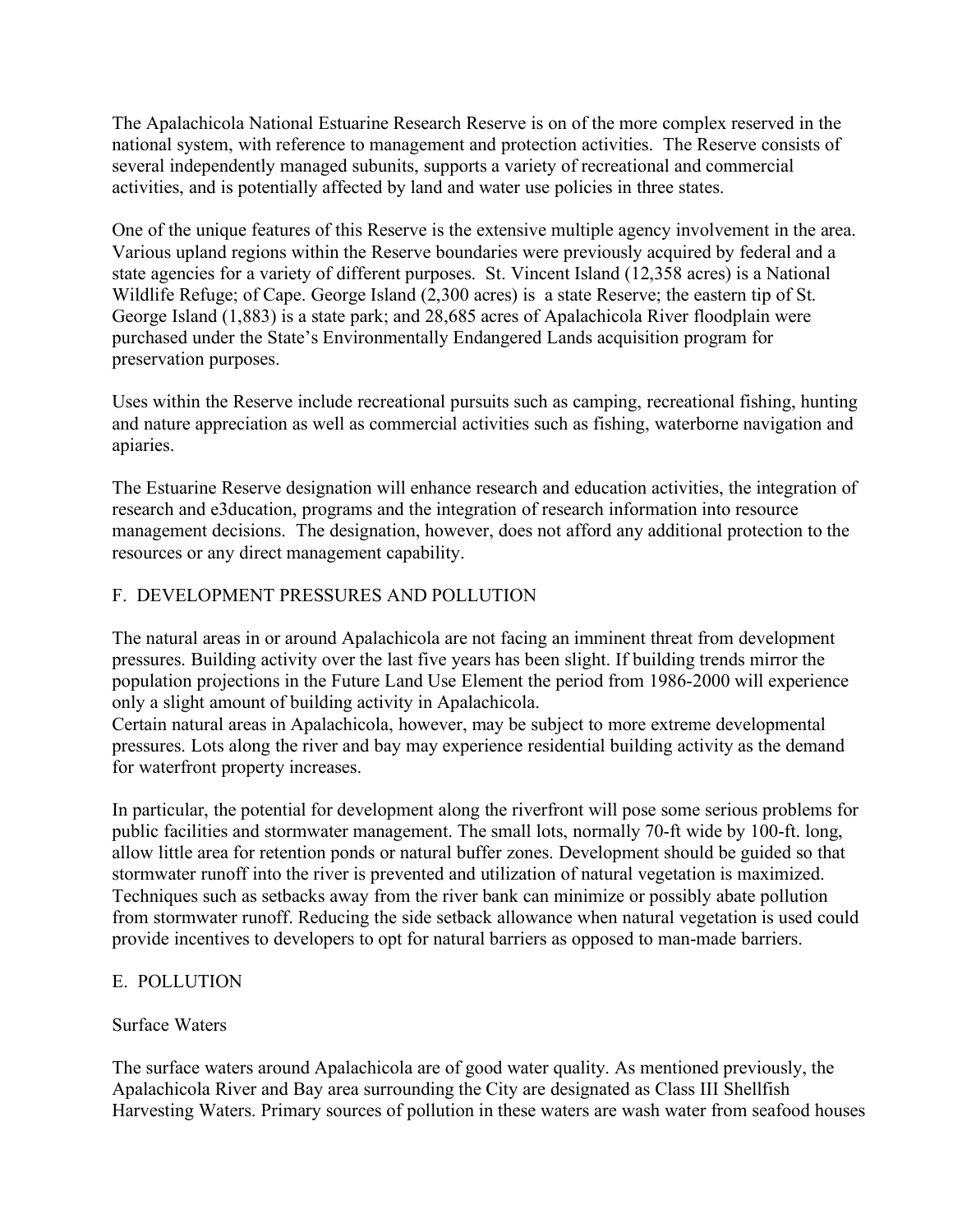and docks, bilge wastes and stormwater/sewer interconnection within the City's central sewer system.

#### Groundwater Areas

Groundwater is the sole-source of potable water in Apalachicola. The present the groundwater resources are of good water quality. Probably the most pressing planning issue with reference to groundwater quality and quantity is the need to maintain select recharge areas. Recharge is the process of rainfall infiltrating to an aquifer. The potential for recharge is based on the type of soils, the thickness of confining layers, the character of the sediment sequence and the occurrence of solution features.

The Apalachicola area has virtually no recharge potential due the fact that the confining layer is thick throughout the region - generally 50 feet or greater. The continuous, silty characteristics of the overlying sediment layer further diminish the recharge potential.

The greatest threat to groundwater resources in Apalachicola as development pressures arise is the increased usage and decreased volume due, to increases in population and decreased volume due to development. The Future Land Use Element projects that population increases in Apalachicola will be minimal. Findings indicate that the continued use of ground water is the most appropriate way to meet public water demand in the Apalachicola River Basin subarea through the year 20OO (See Table 5). Increasing usage of the aquifer will also enhance the possibilities of saltwater intrusion. The City should make every effort to monitor future changes in the position of the saltwater interface.

## Hazardous Wastes

Apalachicola is fortunate in that it does not have any large quantity generators of hazardous waste. Small quantities of wastes are generated by local businesses such as dry cleaners,  $\sim \cdot$  to service stations and seafood processors. In all, the volume spent solvents and used oils and grease is not a significant problem unless improperly stored or disposed.

The City of Apalachicola has three abandoned waste sites within the City limits. The sites were used illegally by residents to dump household trash and garbage. Three abandoned sites are Highland Park & Bluff Road, Market Street (Botanical Gardens) and a site located near the new cemetery on Bluff Road. All have been closed according to DER specifications.

| <b>TABLE 5</b>                                 |                 |  |  |  |  |
|------------------------------------------------|-----------------|--|--|--|--|
| <b>WATER FACILITIES</b><br><b>APALACHICOLA</b> |                 |  |  |  |  |
| <b>DESIGN CAPACITY</b>                         | 2,.088,000 .gpd |  |  |  |  |
| NWFWMD CONSUMPTIVE-                            | 1,150,000 gpd   |  |  |  |  |
| <b>USE'ALLOCATION</b>                          |                 |  |  |  |  |
| <b>CURRENT AVERAGE DEMAND</b>                  | $600,000$ gpd   |  |  |  |  |
| <b>AVERAGE DAILY USE</b>                       | $240$ gpcd      |  |  |  |  |
| <b>POPULATION</b>                              | 2,700           |  |  |  |  |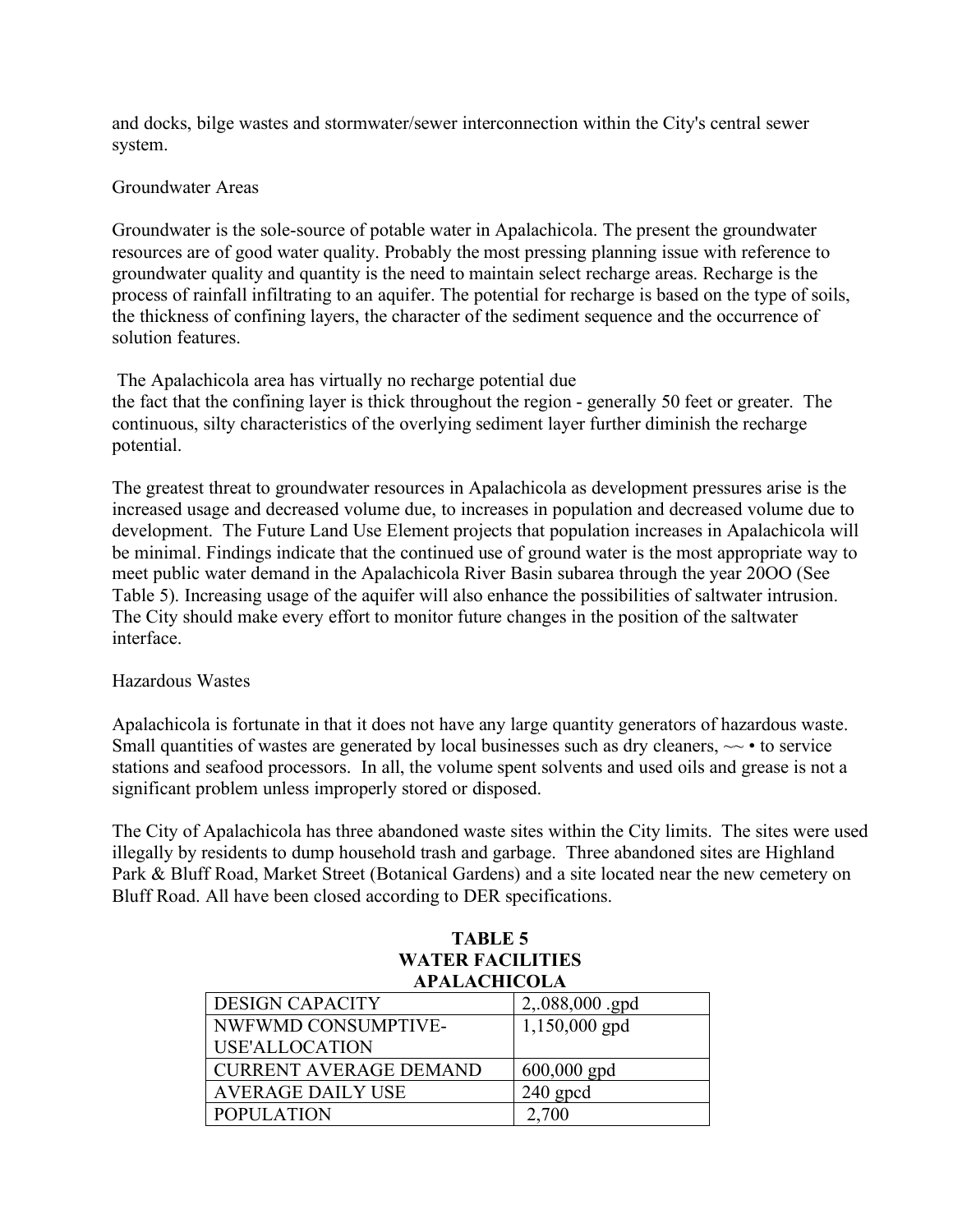| <b>Planning Period</b> | 1986      | 1990      | 1995      | 2000      |
|------------------------|-----------|-----------|-----------|-----------|
| <b>Population</b>      | 2,613     | 2,700     | 2,923     | 2,986     |
| <b>Projections</b>     |           |           |           |           |
| Design capacity        | 2,088,000 | 2,088,000 | 2,088,000 | 2,088,000 |
| <b>Gallons per day</b> | 229,000   | 648,000   | 701,520   | 716.,640  |
| <b>Residual</b>        | 1,859,000 | 1,440,000 | 1,386,480 | 1,371,360 |
| capacity               |           |           |           |           |

## **CITY OF APALACHICOLA**

SOURCE: 1986 BEBR Bulletin No. 80 and DCA Planning Projections 1989.

## 6: WATER USE SUMMARY, CITY OF APALACHICOLA, 1985.

| Year          | <b>Annual Treatment</b><br>(MGD) | Per Capita (Gal/Day) | <b>Population Served</b> |
|---------------|----------------------------------|----------------------|--------------------------|
| 1985          | .582                             | 222                  | 2,613                    |
| 1990(Proj)    | .657                             | 234                  | 2,799                    |
| $2000$ (Proj) | .698                             | 234                  | 2,986                    |

Source: Apalachicola Planning Department, 1989.

Table 5 indicates the demand through the year 2000. Table 6 projects the Gross Industrial Water Requirements. Based on this data, it can be assumed there will be sufficient groundwater supply to meet the increased population demand through the year 2000.

#### Water Conservation

The primary means to implementing an effective water conservation program is education. The City needs to adopt a program that teaches consumers water conservation measures, especially during periods of drought. Table 6 indicates there will be sufficient water supply through the year 2000.

The City's Public Works Department should adopt a rationing plan requiring decreased rate of usage for customers during drought periods. Also, a leak detection program should be Implemented by the Public Works Department. The rate structure should be reviewed to reward conservation.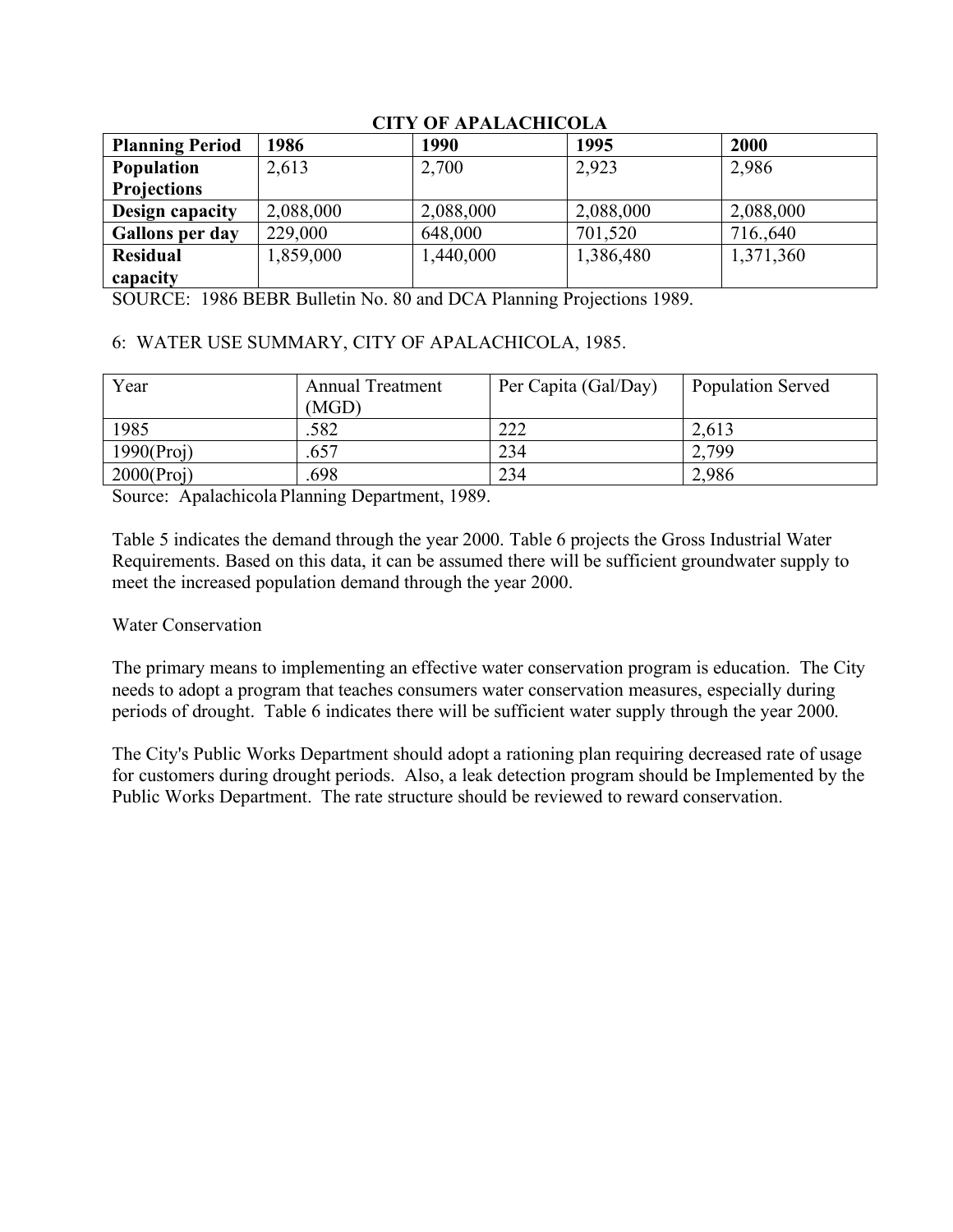#### **Conservation Element Goals, Objectives and Policies**

GOAL: Conserve and protect environmental resources such as scenic areas, wildlife, clean air and water to maintain a desirable quality of life.

OBJECTIVE 1: Apalachicola shall maintain through the year 2000, ambient air quality standards which are equal to or more stringent than the State and Federal National ambient air quality standards (NAAQs). 9J-5.013(2)(b)1

Policy 1.1: The City shall condition all commercial new construction development approval to implement best management practices for reduction of erosion, fugitive dust, and air emissions related to the construction of the development

OBJECTIVE 2: The City shall protect the quality of water on the Apalachicola River and Bay to the extent that all water maintains existing classification for water quality as established by the Florida Department of Environmental Regulation. 9J-5.013(2)(b)2

Policy 2.1: By 1995, the City shall establish and maintain adequate docking facilities complete with bilge pumpout facilities at Scipio Creek, Battery Park and all other public and private marinas.

Policy 2.2.: By 1991, the City shall adopt and implement a comprehensive stormwater management ordinance which provides for: (1) buffer zones between the Apalachicola Bay/River and upland development so that stormwater discharge is diverted away from surface waters; (2) postdevelopment runoff rates, volumes and pollutant loads do not exceed pre-development conditions.

Policy 2.3: By 1995, all waterfront properties will be serviced by an adequate central sewer system.

OBJECTIVE 3: Through the year 2000, the City shall, through its land development regulations prohibit development which would result in the water quality of Apalachicola Bay, River and aquifers being degraded below the current classification of "good." 9J-5.013(2)(b)(2)

Policy 3.1: No new untreated point sources shall be permitted to discharge into Apalachicola Bay, River, St. Vincent Sound or into ditches or canals that flow into the above names waterbodies.

POLICY 3.2: In order to protect water supplies and the quality of estuarine waters, the city shall by 1991 identify and begin enforcement action to correct faulty onsite sewer treatment systems. 9J5.013  $(2)(c)(1)$ 

OBJECTIVE 4: The City shall, by 1995, adopt mechanisms to conserve current and projected water sources within Apalachicola. In the interim, beginning in 1990, conservation steps will be taken through educational and stop-loss means.  $9J5.013(2)(b)(2)$ 

POLICY 4.1: Proposed development which requires large water withdrawals from the aquifers will be submitted to the NWFWMD for review prior to development approval.

POLICY 4.2: The City shall coordinate with the NWFWMD to cap abandoned, free-flowing wells.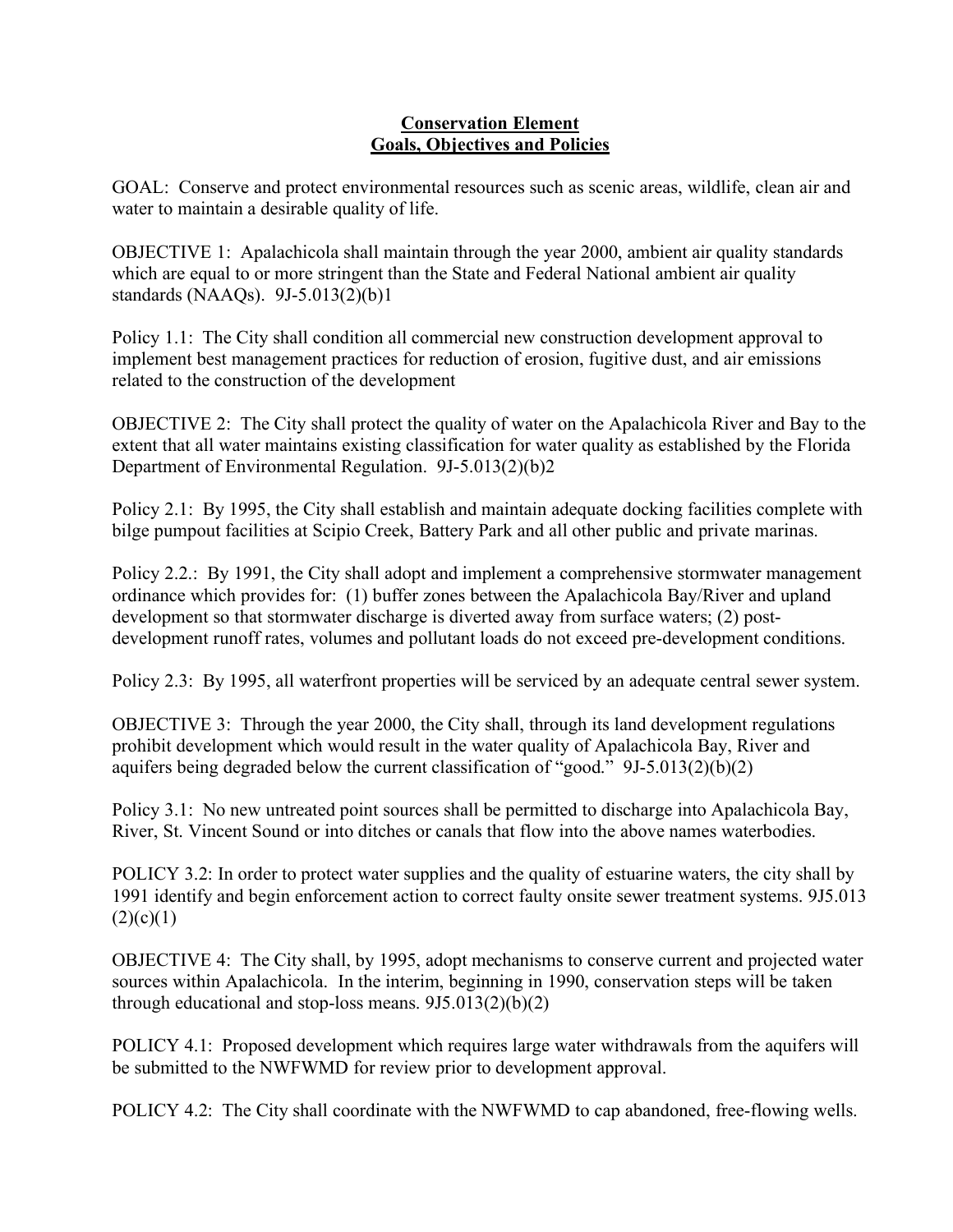POLICY 4.3: The City shall encourage water conservation by educating potable water customers through pamphlets explaining water conservation measures delivered with the monthly water bills. POLICY 4.4: The city planning and the water departments shall review water usage on an annual basis and plan for elimination of preventable losses from breakages, insufficient uses, etc.

OBJECTIVE 5: The City shall adopt and enforce aquifer protection measures to ensure the protection of the City's potable water source and to safeguard public health. This action will be a part of the revised land development code to be adopted in accordance with S.163.3202(1) F. S. and 9J5.013(2)(b)(2)

POLICY 5.1: The City shall adopt a water conservation plan which shall be consistent with the emergency water shortage contingency plans developed by the NWFWMD and which shall apply to all water system users.

POLICY 5.2: The City shall coordinate with the NWFWMD to initiate a study of the cost/benefits associated with the installation of a water reuse system.

POLICY 5.3: The City shall encourage the use of private well systems or reused water for the purpose of irrigation.

POLICY 5.4: The City shall encourage the use of native vegetation over the use of exotic vegetation.

POLICY 5.5: The City shall continue to protect its quantity and quality of water by allowing only low density/intensity uses to be developed within the City's cones of influence areas. 9J5.013 (2) (c) (1)

OBJECTIVE 6: The City shall, through its land use regulations, protect and conserve soil resources by controlling the encroachment of urbanization on land poorly suited for structural development. 9J5.013 (2) (c) (3)

6.1: The City's site plan review process shall be amended take into consideration natural constraints such as flood hazard, wetlands, soil suitability and aquifer recharge potential, and shall be restricted depending upon the severity of those constraints.

OBJECTIVE 7: The wetlands of Apalachicola shall be conserved and protected such that no net loss (after mitigation) shall occur through the year  $2000$ .  $9J5.013$   $(2)(b)(3)$ 

POLICY 7.1: The City will prohibit dredge and fill of the wetlands without prior approval of State and Federal officials and then only after a mitigation agreement is finalized.

POLICY 7.2: By 1992, Apalachicola shall complete its review and, if necessary, revision of City Land Development Regulations to ensure that:

a) site plans for new development identify the location and extent of wetlands located on and adjacent to the property;

b) subdivision and commercial site plans provide measures to guarantee that normal flows and quality of water will be assured to maintain wetlands development;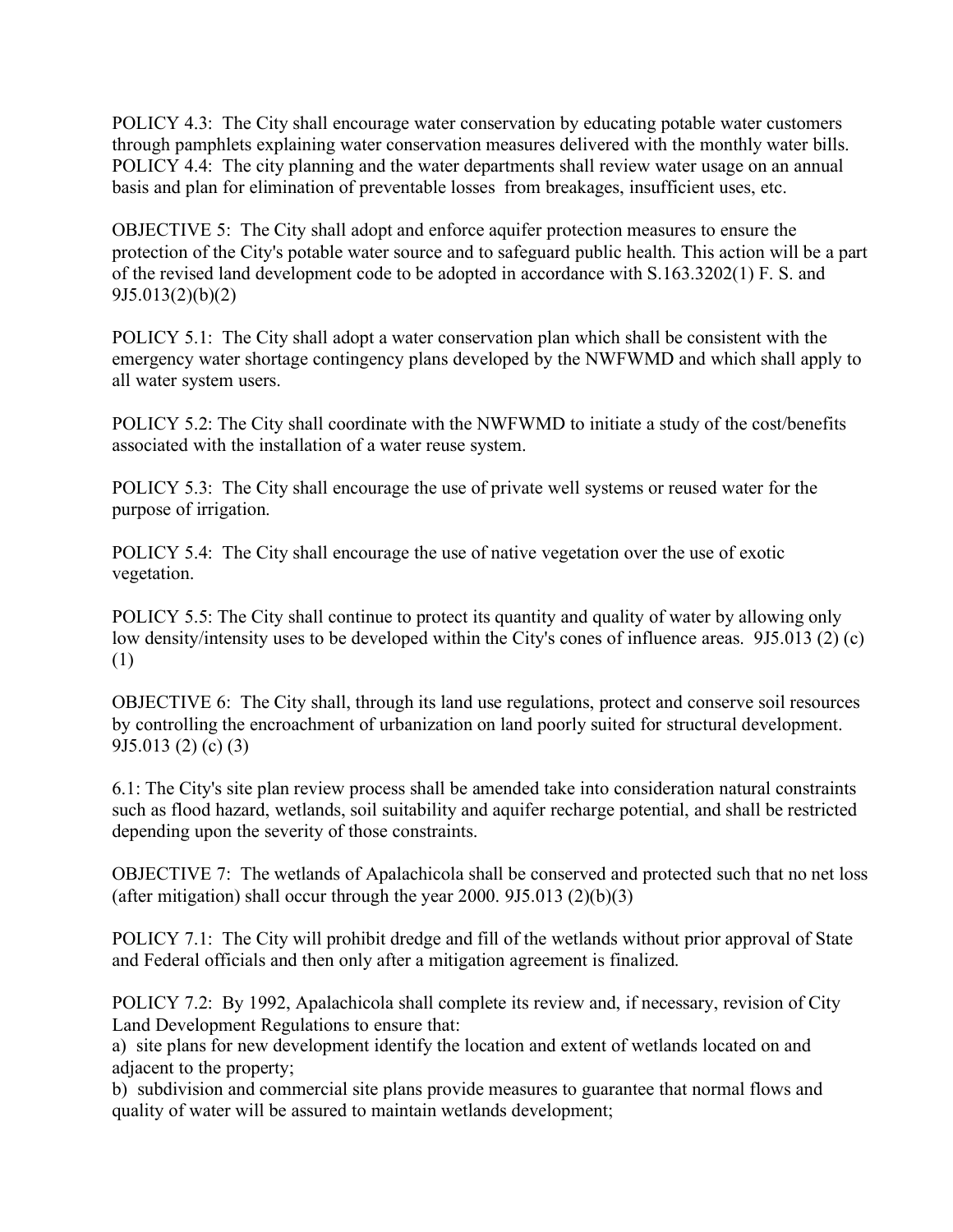c) where alterations of wetlands are necessary in order to allow reasonable use of property, either the restoration of the disturbed wetlands will be provided or additional wetlands will be created at a 4:1 ratio to mitigate any wetland destruction. All approved mitigation shall be required to demonstrate, through appropriate monitoring and reporting by the project's developer, at least an 85% planting survival rate for wetland areas created/augmented during mitigation, for a period of at least two years for herbaceous wetland communities, and for at least five years for forested wetland communities.

POLICY 7.3: Apalachicola shall oppose through formal resolution further depositing of dredge material in the floodplain of the Apalachicola River, other than those already approved spoil sites.

POLICY 7.4: Upland areas of native vegetation larger than 40 acres and all wetlands impoundments are designated either the lowest density residential,' conservation or low intensity commercial on the Future Land Use map, and all marine wetlands are designated as such on the map series.

POLICY 7.5: No new subdivision will be approved unless all of the lots proposed for development contain uplands large enough to contain the proposed activity and all required buffers and preservation areas.

POLICY 7.6: No habitable development shall occur within 20 feet of the waters or wetlands of the State unless located within the riverfront district and then only after a stormwater management plan has been submitted and approved by the State Department of Environmental Regulation, If applicable, and the-local planning board. Docks, pervious walkways, and elevated walkways may be permitted to allow access to the water.

POLICY 7.7: Pilings, not fill, shall be used to elevate structures In native vegetation-areas.

OBJECTIVE 8: The City will support the conservation and protection of native vegetation, ecological communities, fish and wildlife habitat to the extent that between 1990 and 2000, the City will prohibit development which can be proved to damage the City's natural resources. 9J5.013(2)  $(b)(4)$ 

POLICY 8.1: The City will cooperate, whenever possible, with the Apalachicola National Estuarine Research Reserve in their efforts to maintain a comprehensive inventory of ecological communities which includes species, population, habitat conditions, occurrences and alterations. The City shall reference the Apalachicola Bay Management Plan, and all subsequent updates, as the City's official natural resource inventory.

POLICY 8.2: The City's land use regulations shall prohibit high density development adjacent to sensitive wetlands areas, and shall prohibit destruction of wetlands vegetation without mitigation.

POLICY 8.3: City land development regulations shall prohibit the development and disturbance of the nesting areas of endangered species, threatened species, and species of special concern, including the nesting areas of turtles.

POLICY 8.4: The City shall, through Its land use regulations, encourage the use of natural vegetation erosion control structures along the coastal area by reducing the side boundary setback when natural vegetation is used.